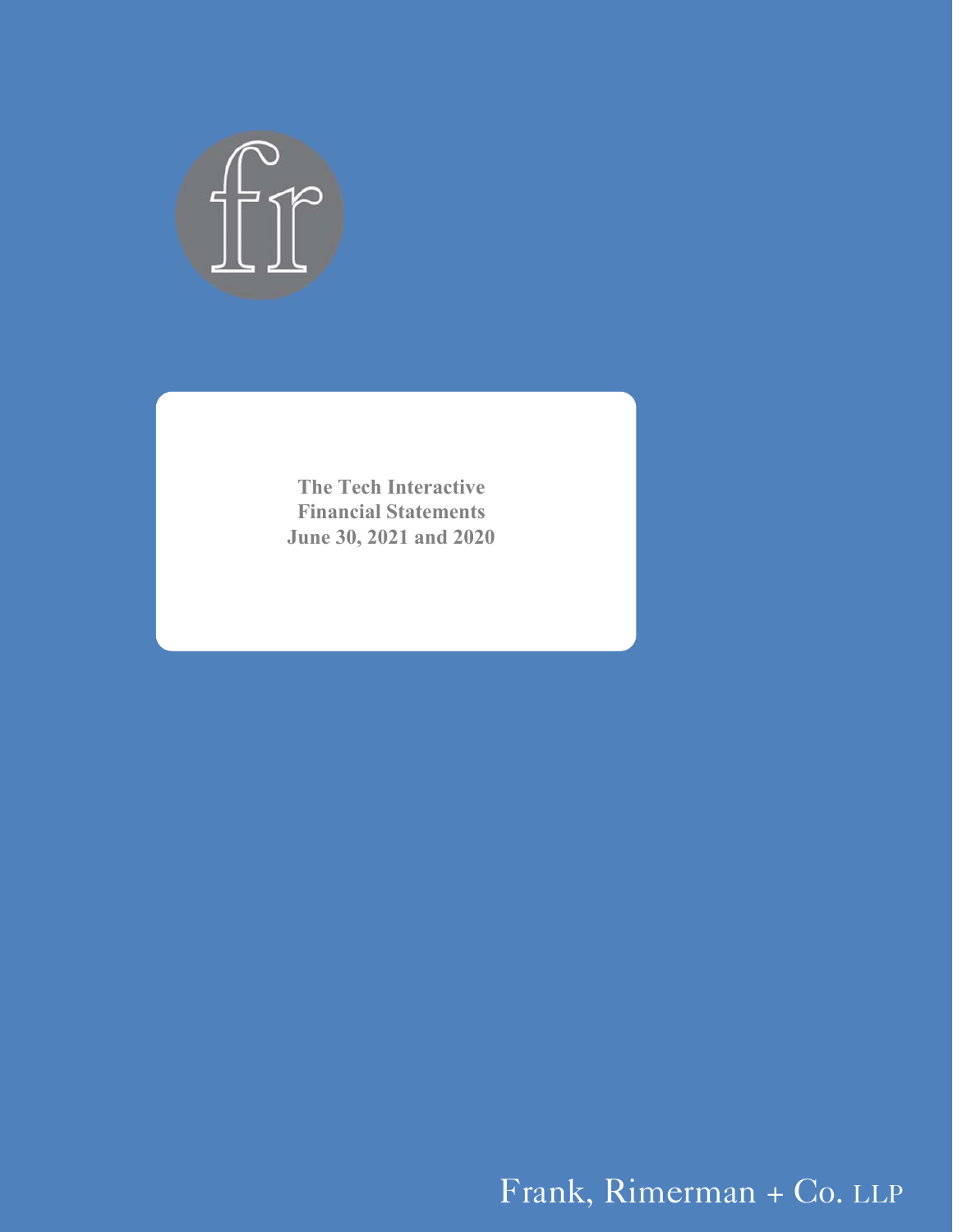# Frank, Rimerman + Co. LLP

Board of Directors The Tech Interactive San Jose, California



Public Accountants

INDEPENDENT AUDITORS' REPORT

We have audited the financial statements of The Tech Interactive, which comprise the statements of financial position as of June 30, 2021 and 2020, and the related statements of activities, functional expenses and cash flows for the years then ended, and the related notes to the financial statements.

#### **Management's Responsibility for the Financial Statements**

Management is responsible for the preparation and fair presentation of these financial statements in accordance with accounting principles generally accepted in the United States of America; this includes the design implementation, and maintenance of internal control relevant to the preparation and fair presentation of financial statements that are free from material misstatement, whether due to fraud or error.

#### **Auditors' Responsibility**

Our responsibility is to express an opinion on these financial statements based on our audits. We conducted our audits in accordance with auditing standards generally accepted in the United States of America. Those standards require we plan and perform the audits to obtain reasonable assurance about whether the financial statements are free from material misstatement.

An audit involves performing procedures to obtain audit evidence about the amounts and disclosures in the financial statements. The procedures selected depend on the auditors' judgment, including the assessment of the risks of material misstatement of the financial statements, whether due to fraud or error. In making those risk assessments, the auditor considers internal control relevant to the entity's preparation and fair presentation of the financial statements in order to design audit procedures that are appropriate in the circumstances, but not for the purpose of expressing an opinion on the effectiveness of the entity's internal control. Accordingly, we express no such opinion. An audit also includes evaluating the appropriateness of accounting policies used and the reasonableness of significant accounting estimates made by management, as well as evaluating the overall presentation of the financial statements.

60 South Market Street, Suite 500 San Jose, California 95113 t 408.279.5566 www.frankrimerman.com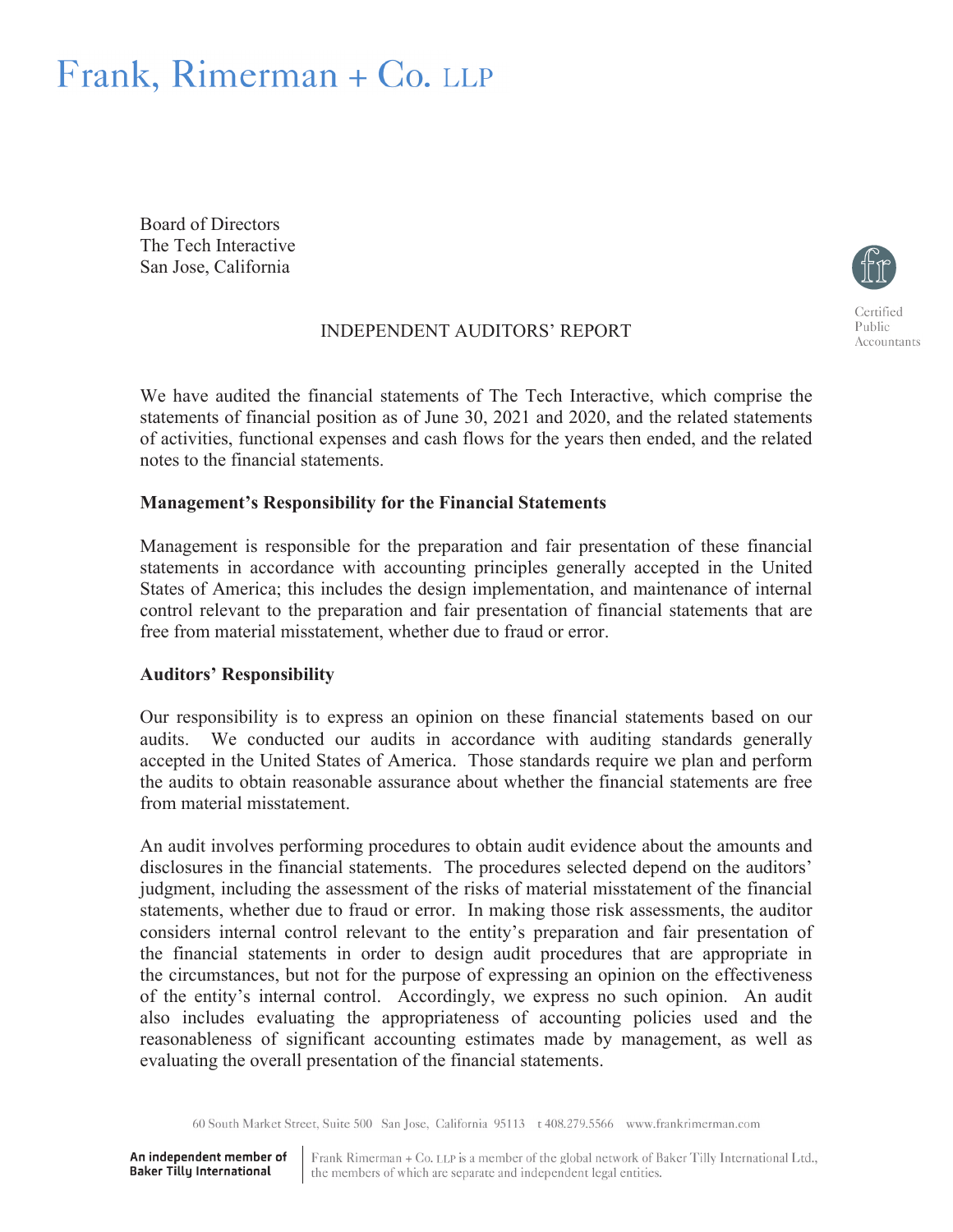We believe the audit evidence we have obtained is sufficient and appropriate to provide a basis for our audit opinion.

#### **Opinion**

In our opinion, the financial statements referred to above present fairly, in all material respects, the financial position of The Tech Interactive as of June 30, 2021 and 2020, and the changes in its net assets and its cash flows for the years then ended in accordance with accounting principles generally accepted in the United States of America.

Frank, Rimermon & Co. LLP

San Jose, California October 31, 2021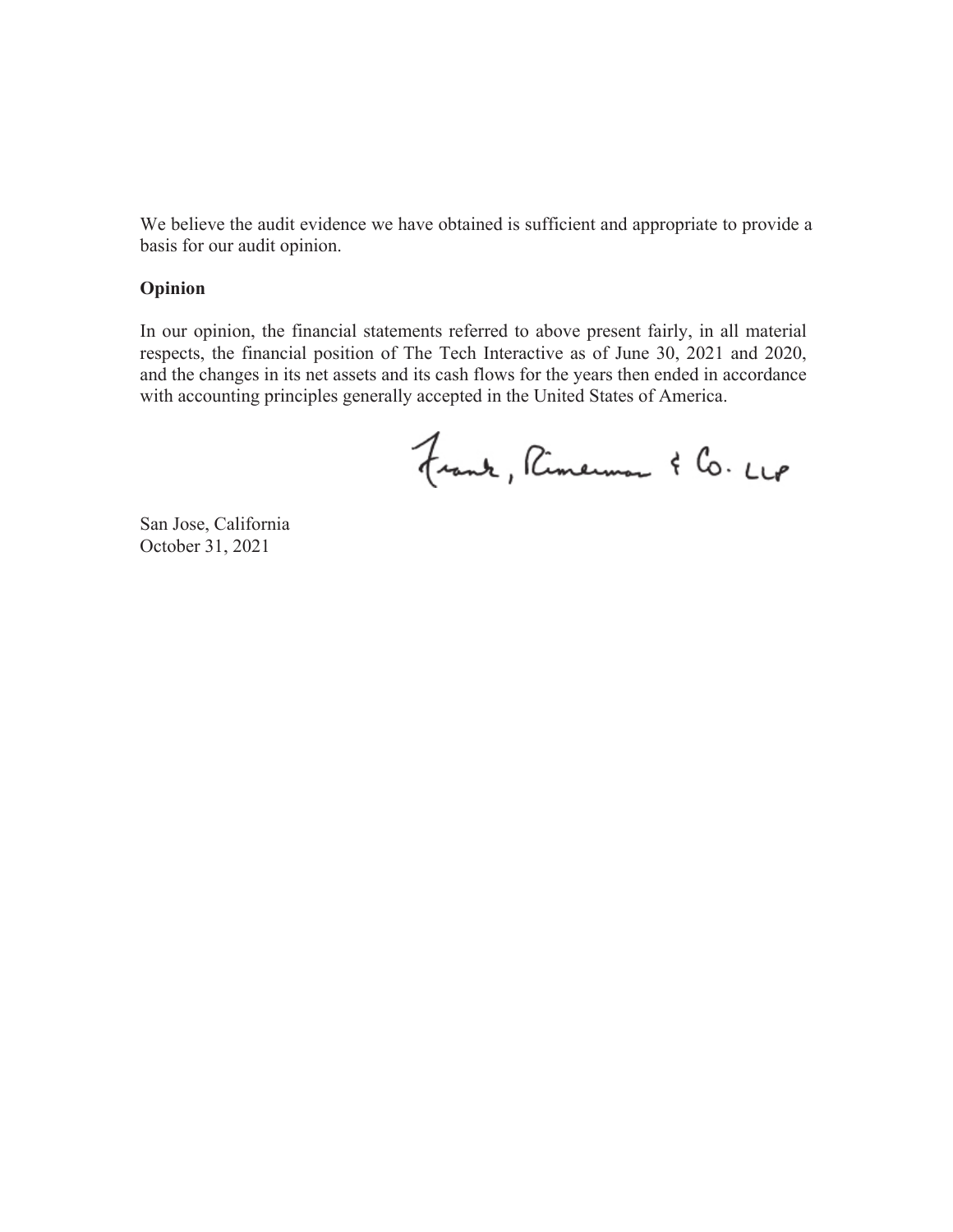#### **The Tech Interactive Statements of Financial Position**

|                                                       |    |                               |      | June 30, 2021              |              | June 30, 2020           |  |                               |                            |               |               |                          |
|-------------------------------------------------------|----|-------------------------------|------|----------------------------|--------------|-------------------------|--|-------------------------------|----------------------------|---------------|---------------|--------------------------|
|                                                       |    | Without Donor<br>Restrictions |      | With Donor<br>Restrictions |              | Total                   |  | Without Donor<br>Restrictions | With Donor<br>Restrictions |               |               | Total                    |
| <b>ASSETS</b>                                         |    |                               |      |                            |              |                         |  |                               |                            |               |               |                          |
| Cash and Cash Equivalents                             | \$ | 1,391,938 \$                  |      | 1,229,655 \$               |              | 2,621,593 \$            |  | 698,223 \$                    |                            | 2,492,414 \$  |               | 3,190,637                |
| Grants and Other Receivables                          |    | 19,988                        |      | 332,000                    |              | 351,988                 |  | 30,505                        |                            | 724,811       |               | 755,316                  |
| Pledges Receivable, net                               |    | 261                           |      | 3,352,739                  |              | 3,353,000               |  | 5,100                         |                            | 4,452,659     |               | 4,457,759                |
| Prepaid Expenses and Other Assets                     |    | 84,155                        |      |                            |              | 84,155                  |  | 208,901                       |                            |               |               | 208,901                  |
| Investments                                           |    | 2,610,888                     |      | 35,004,414                 |              | 37,615,302              |  | 5,107,846                     |                            | 29,755,558    |               | 34,863,404               |
| Property, Exhibits and Equipment, net                 |    | 7,487,352                     |      |                            |              | 7,487,352               |  | 9,242,747                     |                            |               |               | 9,242,747                |
| Beneficial Interest in Use of Facilities, net         |    |                               |      | 42,012,005                 |              | 42,012,005              |  |                               |                            | 42,391,322    |               | 42,391,322               |
| Total assets                                          |    | 11,594,582 \$                 |      | 81,930,813 \$              |              | 93,525,395 \$           |  | 15,293,322 \$                 |                            | 79,816,764 \$ |               | 95,110,086               |
| <b>LIABILITIES AND NET ASSETS</b><br>Liabilities      |    |                               |      |                            |              |                         |  |                               |                            |               |               |                          |
| Accounts payable                                      | \$ | 72,922 \$                     |      |                            | <sup>S</sup> | 72,922 \$               |  | 49,425 \$                     |                            |               | <sup>\$</sup> | 49,425                   |
| Accrued expenses                                      |    | 1,049,600                     |      |                            |              | 1,049,600               |  | 578,075                       |                            |               |               | 578,075                  |
| Deferred revenue<br>Capital lease obligation          |    | 139,078<br>1,596              |      |                            |              | 139,078<br>1,596        |  | 294,743<br>4,133              |                            |               |               | 294,743<br>4,133         |
| Term loan<br>Line of credit                           |    | 1,933,780                     |      | $\overline{\phantom{a}}$   |              | 1,933,780               |  | 1,933,780<br>2,000,000        |                            |               |               | 1,933,780<br>2,000,000   |
| Total liabilities                                     |    | 3,196,976                     |      | $\sim$                     |              | 3,196,976               |  | 4,860,156                     |                            |               |               | 4,860,156                |
| Commitments (Notes 5, 9 and 10)                       |    |                               |      |                            |              |                         |  |                               |                            |               |               |                          |
| Net Assets                                            |    |                               |      |                            |              |                         |  |                               |                            |               |               |                          |
| Without donor restrictions<br>With donor restrictions |    | 8,397,606                     |      | 81,930,813                 |              | 8,397,606<br>81,930,813 |  | 10,433,166                    |                            | 79,816,764    |               | 10,433,166<br>79,816,764 |
| Total net assets                                      |    | 8,397,606                     |      | 81,930,813                 |              | 90,328,419              |  | 10,433,166                    |                            | 79,816,764    |               | 90,249,930               |
| Total liabilities and net assets                      | S  | 11,594,582                    | - \$ | 81,930,813                 | - \$         | 93,525,395 \$           |  | 15,293,322 \$                 |                            | 79,816,764    | <sup>S</sup>  | 95,110,086               |
|                                                       |    |                               |      |                            |              |                         |  |                               |                            |               |               |                          |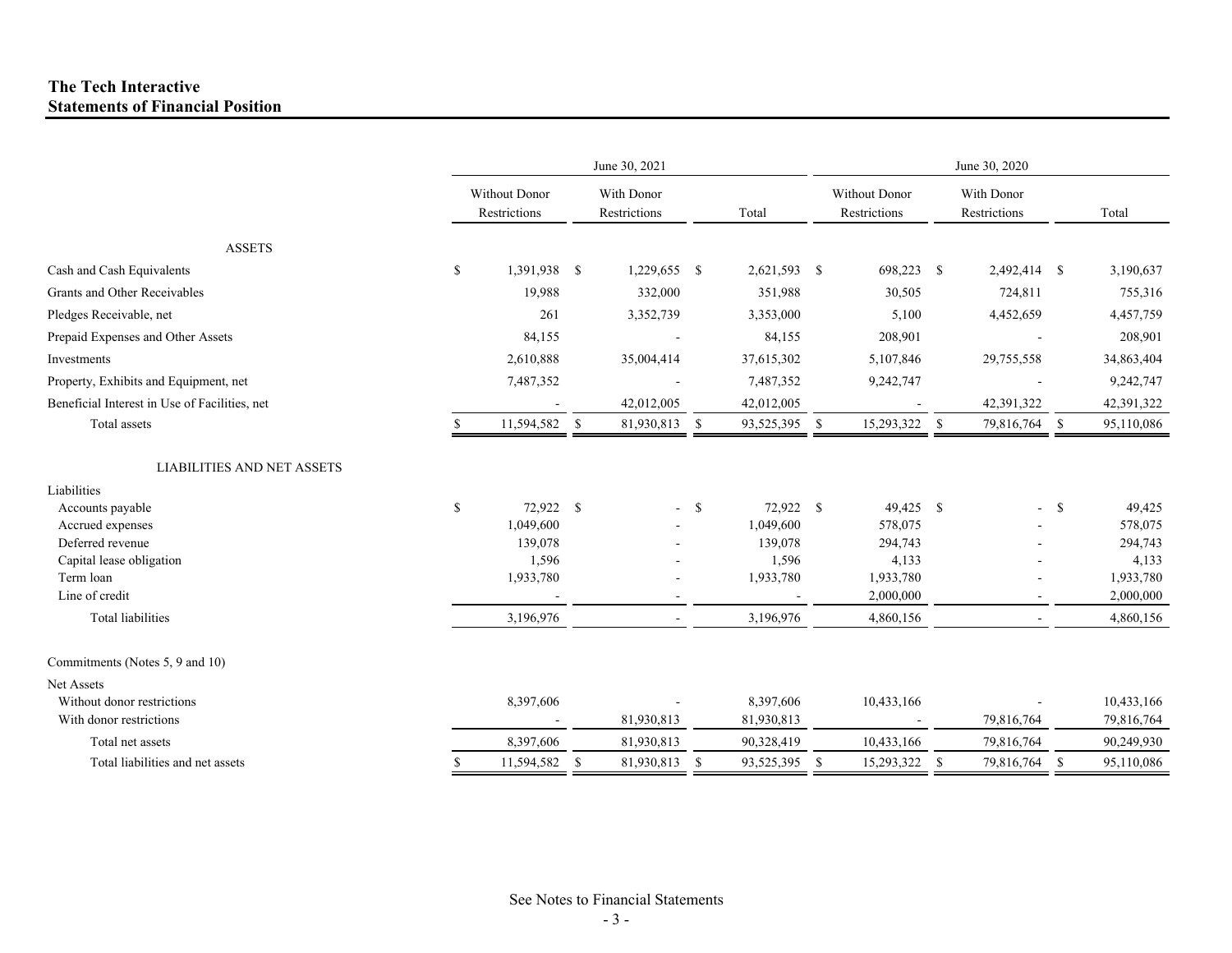#### **The Tech Interactive Statements of Activities Years Ended June 30, 2021 and 2020**

|                                       | 2021                          |    |                            |      |               |               |                                      |               | 2020                       |              |            |  |  |  |
|---------------------------------------|-------------------------------|----|----------------------------|------|---------------|---------------|--------------------------------------|---------------|----------------------------|--------------|------------|--|--|--|
|                                       | Without Donor<br>Restrictions |    | With Donor<br>Restrictions |      | Total         |               | <b>Without Donor</b><br>Restrictions |               | With Donor<br>Restrictions |              | Total      |  |  |  |
| Support and Revenues                  |                               |    |                            |      |               |               |                                      |               |                            |              |            |  |  |  |
| Public support                        | \$<br>1,747,357 \$            |    | $\sim$                     | - \$ | 1,747,357     | <sup>\$</sup> | 1,535,980 \$                         |               |                            | $\mathbb{S}$ | 1,535,980  |  |  |  |
| Contributed support                   | 1,710,166                     |    | 3,992,587                  |      | 5,702,753     |               | 3,424,542                            |               | 14,682,904                 |              | 18,107,446 |  |  |  |
| In-kind donations                     | 431,685                       |    |                            |      | 431,685       |               | 1,390,137                            |               |                            |              | 1,390,137  |  |  |  |
| Donated use of facilities             | 1,024,683                     |    |                            |      | 1,024,683     |               | 1,215,812                            |               | 22,315,266                 |              | 23,531,078 |  |  |  |
| Admissions and fees                   | 295,502                       |    |                            |      | 295,502       |               | 2,262,703                            |               |                            |              | 2,262,703  |  |  |  |
| Rental and other income               | 17,034                        |    |                            |      | 17,034        |               | 1,155,388                            |               |                            |              | 1,155,388  |  |  |  |
| Net assets released from restrictions | 9,006,598                     |    | (9,006,598)                |      |               |               | 10,976,127                           |               | (10, 976, 127)             |              |            |  |  |  |
| Total support and revenues            | 14,233,025                    |    | (5,014,011)                |      | 9,219,014     |               | 21,960,689                           |               | 26,022,043                 |              | 47,982,732 |  |  |  |
| Expenses                              |                               |    |                            |      |               |               |                                      |               |                            |              |            |  |  |  |
| Program services                      |                               |    |                            |      |               |               |                                      |               |                            |              |            |  |  |  |
| Exhibits, programs and experiences    | 9,322,775                     |    |                            |      | 9,322,775     |               | 11,275,360                           |               |                            |              | 11,275,360 |  |  |  |
| Education                             | 3,212,824                     |    |                            |      | 3,212,824     |               | 2,978,164                            |               |                            |              | 2,978,164  |  |  |  |
| Visitor services                      | 1,027,239                     |    |                            |      | 1,027,239     |               | 2,617,904                            |               |                            |              | 2,617,904  |  |  |  |
| Support services                      |                               |    |                            |      |               |               |                                      |               |                            |              |            |  |  |  |
| Fundraising and membership            | 1,105,841                     |    |                            |      | 1,105,841     |               | 1,960,818                            |               |                            |              | 1,960,818  |  |  |  |
| General and administrative            |                               |    |                            |      |               |               |                                      |               |                            |              |            |  |  |  |
| Marketing                             | 723,866                       |    |                            |      | 723,866       |               | 1,211,609                            |               |                            |              | 1,211,609  |  |  |  |
| Administration                        | 2,813,717                     |    |                            |      | 2,813,717     |               | 3,366,495                            |               |                            |              | 3,366,495  |  |  |  |
| Total expenses                        | 18,206,262                    |    |                            |      | 18,206,262    |               | 23,410,350                           |               |                            |              | 23,410,350 |  |  |  |
| Change in net assets from operations  | (3,973,237)                   |    | (5,014,011)                |      | (8,987,248)   |               | (1,449,661)                          |               | 26,022,043                 |              | 24,572,382 |  |  |  |
| Other Income                          |                               |    |                            |      |               |               |                                      |               |                            |              |            |  |  |  |
| Investment income, net                | 3,897                         |    | 7,128,060                  |      | 7,131,957     |               | 246,778                              |               | 783,443                    |              | 1,030,221  |  |  |  |
| Gain on extinguishment of debt        | 1,933,780                     |    |                            |      | 1,933,780     |               |                                      |               |                            |              |            |  |  |  |
| Total other income, net               | 1,937,677                     |    | 7,128,060                  |      | 9,065,737     |               | 246,778                              |               | 783,443                    |              | 1,030,221  |  |  |  |
| Change in Net Assets                  | (2,035,560)                   |    | 2,114,049                  |      | 78,489        |               | (1,202,883)                          |               | 26,805,486                 |              | 25,602,603 |  |  |  |
| Net Assets, beginning of year         | 10,433,166                    |    | 79,816,764                 |      | 90,249,930    |               | 11,636,049                           |               | 53,011,278                 |              | 64,647,327 |  |  |  |
| Net Assets, end of year               | 8,397,606                     | \$ | 81,930,813                 | -S   | 90,328,419 \$ |               | 10,433,166                           | <sup>\$</sup> | 79,816,764 \$              |              | 90,249,930 |  |  |  |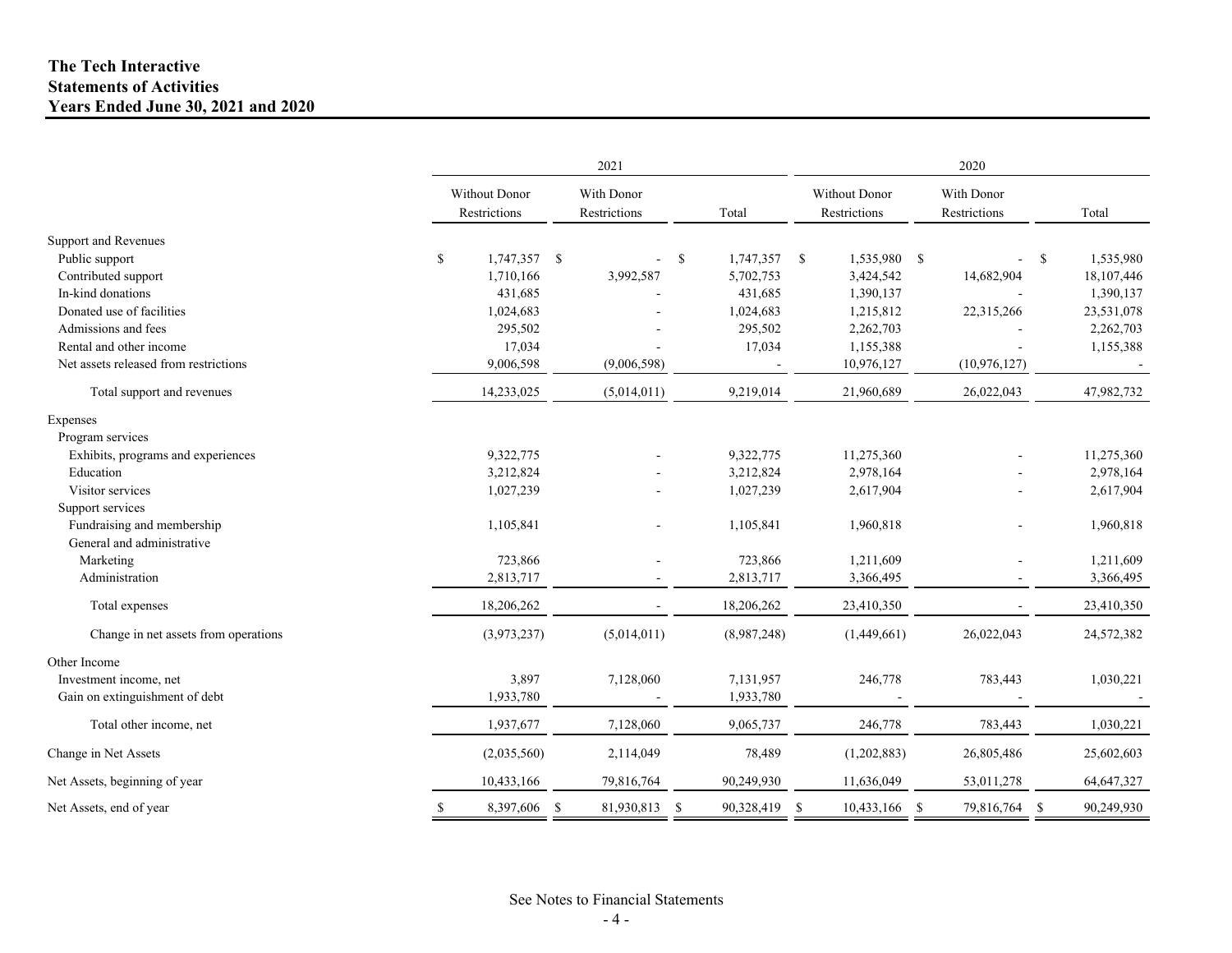#### **The Tech Interactive Statement of Functional Expenses Year Ended June 30, 2021**

|                                         | Programs |              |    |                |      |           |    |                      | <b>Support Services</b> |                 |     |                            |      |                |    |                          |            |
|-----------------------------------------|----------|--------------|----|----------------|------|-----------|----|----------------------|-------------------------|-----------------|-----|----------------------------|------|----------------|----|--------------------------|------------|
|                                         |          | Exhibits,    |    |                |      |           |    |                      |                         |                 |     | General and Administrative |      |                |    |                          |            |
|                                         |          | Programs and |    |                |      | Visitor   |    | <b>Total Program</b> |                         | Fundraising and |     |                            |      |                |    | <b>Total Support</b>     |            |
|                                         |          | Experiences  |    | Education      |      | Services  |    | Services             |                         | Membership      |     | Marketing                  |      | Administration |    | Services                 | Total      |
| Salaries                                |          | 2,710,017    | -S | 1,649,559      | - \$ | 567,494   | \$ | 4,927,070 \$         |                         | 540,683         | -\$ | 393,282                    | - \$ | 864,212        | -S | 1,798,177 \$             | 6,725,247  |
| Payroll Taxes                           |          | 190,008      |    | 115,648        |      | 40,077    |    | 345,733              |                         | 37,926          |     | 27,828                     |      | 59,769         |    | 125,523                  | 471,256    |
| Benefits                                |          | 182,117      |    | 109,425        |      | 37,030    |    | 328,572              |                         | 36,086          |     | 27,284                     |      | 266,354        |    | 329,724                  | 658,296    |
| Professional Fees                       |          | 329,203      |    | 713,098        |      | 2,625     |    | 1,044,926            |                         | 7,900           |     | 12,624                     |      | 582,008        |    | 602,532                  | 1,647,458  |
| Materials and Supplies                  |          | 308,487      |    | 52,969         |      | 61,852    |    | 423,308              |                         | 1,423           |     | 1,439                      |      | 30,838         |    | 33,700                   | 457,008    |
| Advertising and Public Relations        |          | 11,808       |    | 23,693         |      | 634       |    | 36,135               |                         | 5,893           |     | 58,540                     |      | 14,462         |    | 78,895                   | 115,030    |
| <b>Purchase Services</b>                |          | 383,879      |    | 148,646        |      | 61,315    |    | 593,840              |                         | 124,625         |     | 54,060                     |      | 67,454         |    | 246,139                  | 839,979    |
| Royalties                               |          | 3,988        |    | $\blacksquare$ |      | 1,258     |    | 5,246                |                         |                 |     |                            |      |                |    | $\overline{\phantom{a}}$ | 5,246      |
| In-Kind Donations                       |          |              |    |                |      |           |    |                      |                         |                 |     |                            |      | 481,739        |    | 481,739                  | 481,739    |
| Occupancy                               |          | 274,229      |    | 144,724        |      | 58,350    |    | 477,303              |                         | 45,330          |     | 52,634                     |      | 98,315         |    | 196,279                  | 673,582    |
| Building and Equipment Rental           |          | 69,589       |    |                |      |           |    | 69,589               |                         |                 |     |                            |      |                |    |                          | 69,589     |
| Depreciation and Amortization           |          | 2,108,079    |    | 53,455         |      | 37,692    |    | 2,199,226            |                         | 29,564          |     | 22,174                     |      | 25,869         |    | 77,607                   | 2,276,833  |
| Donated Rent                            |          | 1,224,049    |    | 69,719         |      | 62,011    |    | 1,355,779            |                         | 24,710          |     | 12,355                     |      | 11,156         |    | 48,221                   | 1,404,000  |
| The Tech for Global Good                |          | 906,907      |    |                |      |           |    | 906,907              |                         | 238,817         |     |                            |      |                |    | 238,817                  | 1,145,724  |
| The Tech Challenge and Related Expenses |          | 32,139       |    | 20,306         |      | 6,375     |    | 58,820               |                         | 50              |     | 240                        |      | 2,640          |    | 2,930                    | 61,750     |
| Insurance                               |          | 38,621       |    | 22,624         |      | 9,122     |    | 70,367               |                         | 7,086           |     | 8,228                      |      | 10,114         |    | 25,428                   | 95,795     |
| Other                                   |          | 549,655      |    | 88,958         |      | 81,404    |    | 720,017              |                         | 5,748           |     | 53,178                     |      | 298,787        |    | 357,713                  | 1,077,730  |
| Total expenses                          |          | 9,322,775    | -S | 3,212,824      | -S   | 1,027,239 | -S | 13,562,838           | -S                      | 1,105,841       | -S  | 723,866                    |      | 2,813,717      | -S | 4,643,424                | 18,206,262 |
| Percent of Total Expenses               |          | 51%          |    | 18%            |      | 6%        |    | 75%                  |                         | 6%              |     | 4%                         |      | 15%            |    | 25%                      | 100%       |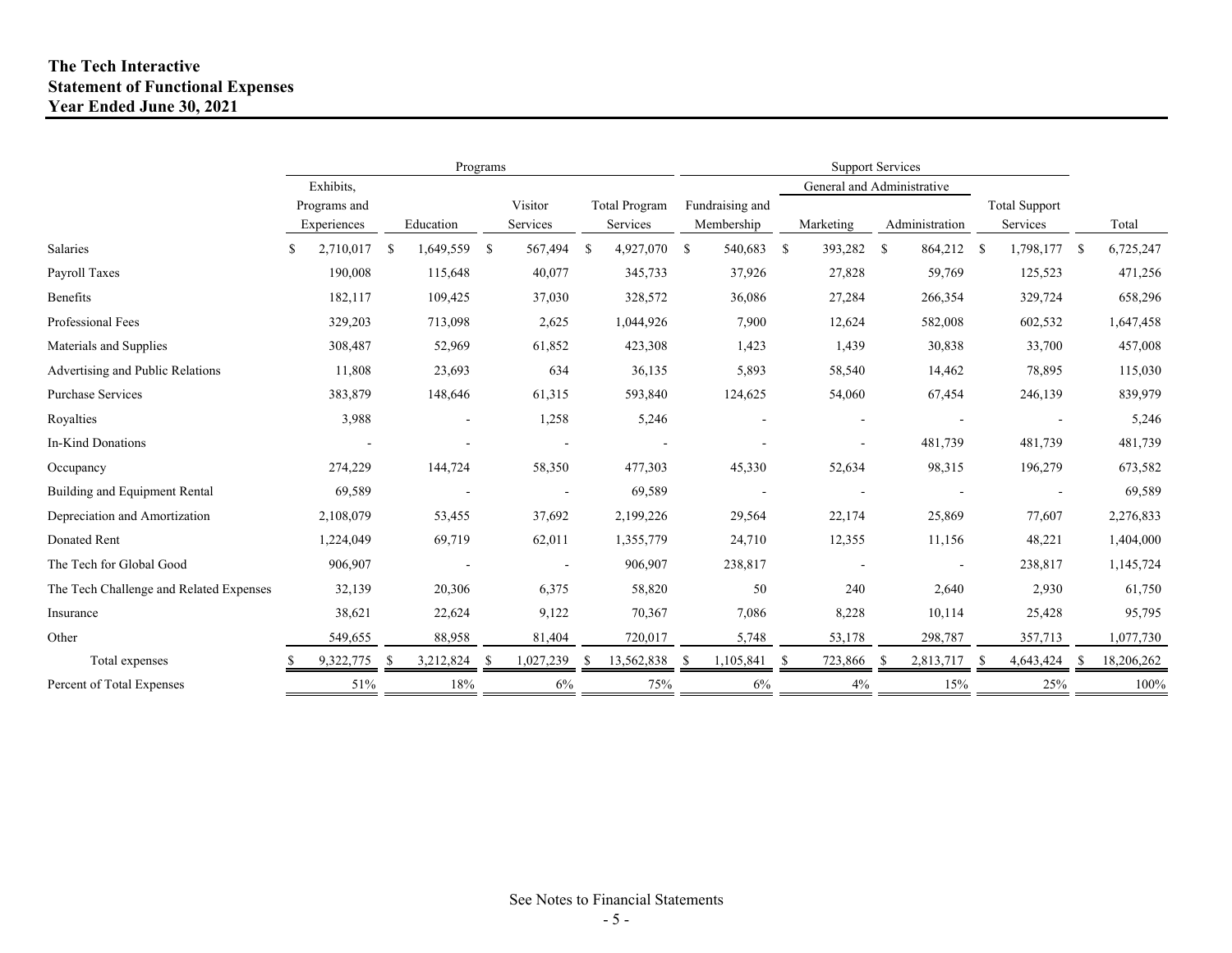#### **The Tech Interactive Statement of Functional Expenses Year Ended June 30, 2020**

|                                         |                 |    | Programs  |     |           |    |                      |      |                 |    |                            |    |                |    |                      |            |
|-----------------------------------------|-----------------|----|-----------|-----|-----------|----|----------------------|------|-----------------|----|----------------------------|----|----------------|----|----------------------|------------|
|                                         | Exhibits,       |    |           |     |           |    |                      |      |                 |    | General and Administrative |    |                |    |                      |            |
|                                         | Programs and    |    |           |     | Visitor   |    | <b>Total Program</b> |      | Fundraising and |    |                            |    |                |    | <b>Total Support</b> |            |
|                                         | Experiences     |    | Education |     | Services  |    | Services             |      | Membership      |    | Marketing                  |    | Administration |    | Services             | Total      |
| Salaries                                | 3,314,542<br>-S | -S | 1,468,054 | -\$ | 1,505,157 | -S | 6,287,753            | - \$ | 802,554         | \$ | 636,966                    | -S | 1,139,120      | -S | 2,578,640 \$         | 8,866,393  |
| Payroll Taxes                           | 236,521         |    | 104,915   |     | 107,469   |    | 448,905              |      | 56,289          |    | 45,094                     |    | 80,437         |    | 181,820              | 630,725    |
| Benefits                                | 279,769         |    | 122,904   |     | 130,778   |    | 533,451              |      | 68,107          |    | 59,288                     |    | 97,431         |    | 224,826              | 758,277    |
| Professional Fees                       | 480,343         |    | 685,344   |     | 6,389     |    | 1,172,076            |      | 123,292         |    | 76,857                     |    | 1,019,188      |    | 1,219,337            | 2,391,413  |
| Materials and Supplies                  | 463,363         |    | 51,455    |     | 30,099    |    | 544,917              |      | 12,040          |    | 18,362                     |    | 80,552         |    | 110,954              | 655,871    |
| Advertising and Public Relations        | 14,798          |    | 17,354    |     | 345       |    | 32,497               |      | 21,204          |    | 232,541                    |    | 15,141         |    | 268,886              | 301,383    |
| Royalties                               | 189,243         |    |           |     |           |    | 189,243              |      |                 |    |                            |    |                |    |                      | 189,243    |
| <b>Bankcard Fees</b>                    | 68              |    | 60        |     | 103,664   |    | 103,792              |      | 41              |    |                            |    |                |    | 41                   | 103,833    |
| In-Kind Donations                       |                 |    |           |     |           |    |                      |      | 236,043         |    |                            |    | 329,016        |    | 565,059              | 565,059    |
| Travel and Transportation               | 20,985          |    | 15,485    |     | 2,961     |    | 39,431               |      | 2,986           |    | 2,498                      |    | 15,413         |    | 20,897               | 60,328     |
| Occupancy                               | 857,497         |    | 214,409   |     | 508,639   |    | 1,580,545            |      | 113,419         |    | 68,689                     |    | 206,841        |    | 388,949              | 1,969,494  |
| Building and Equipment Rental           | 463,340         |    | 5,808     |     |           |    | 469,148              |      |                 |    |                            |    |                |    |                      | 469,148    |
| Depreciation and Amortization           | 2,919,723       |    | 54,488    |     | 33,183    |    | 3,007,394            |      | 19,662          |    | 14,746                     |    | 17,205         |    | 51,613               | 3,059,007  |
| Donated Rent                            | 1,224,049       |    | 68,519    |     | 62,011    |    | 1,354,579            |      | 37,066          |    | 12,355                     |    |                |    | 49,421               | 1,404,000  |
| The Tech for Global Good                | 534,913         |    |           |     |           |    | 534,913              |      | 388,409         |    |                            |    |                |    | 388,409              | 923,322    |
| The Tech Challenge and Related Expenses | 23,672          |    | 52,114    |     | 15,611    |    | 91,397               |      | 26,721          |    |                            |    | 56,388         |    | 83,109               | 174,506    |
| Insurance                               | 46,032          |    | 8,679     |     | 34,433    |    | 89,144               |      | 6,887           |    | 4,017                      |    | 5,165          |    | 16,069               | 105,213    |
| Other                                   | 206,502         |    | 108,576   |     | 77,165    |    | 392,243              |      | 46,098          |    | 40,196                     |    | 304,598        |    | 390,892              | 783,135    |
| Total expenses                          | 11,275,360      |    | 2,978,164 | -\$ | 2,617,904 | -S | 16,871,428           | -S   | 1,960,818       | -S | 1,211,609                  |    | 3,366,495      | -S | 6,538,922            | 23,410,350 |
| Percent of Total Expenses               | 48%             |    | 13%       |     | 11%       |    | 72%                  |      | $9\%$           |    | 5%                         |    | 14%            |    | 28%                  | 100%       |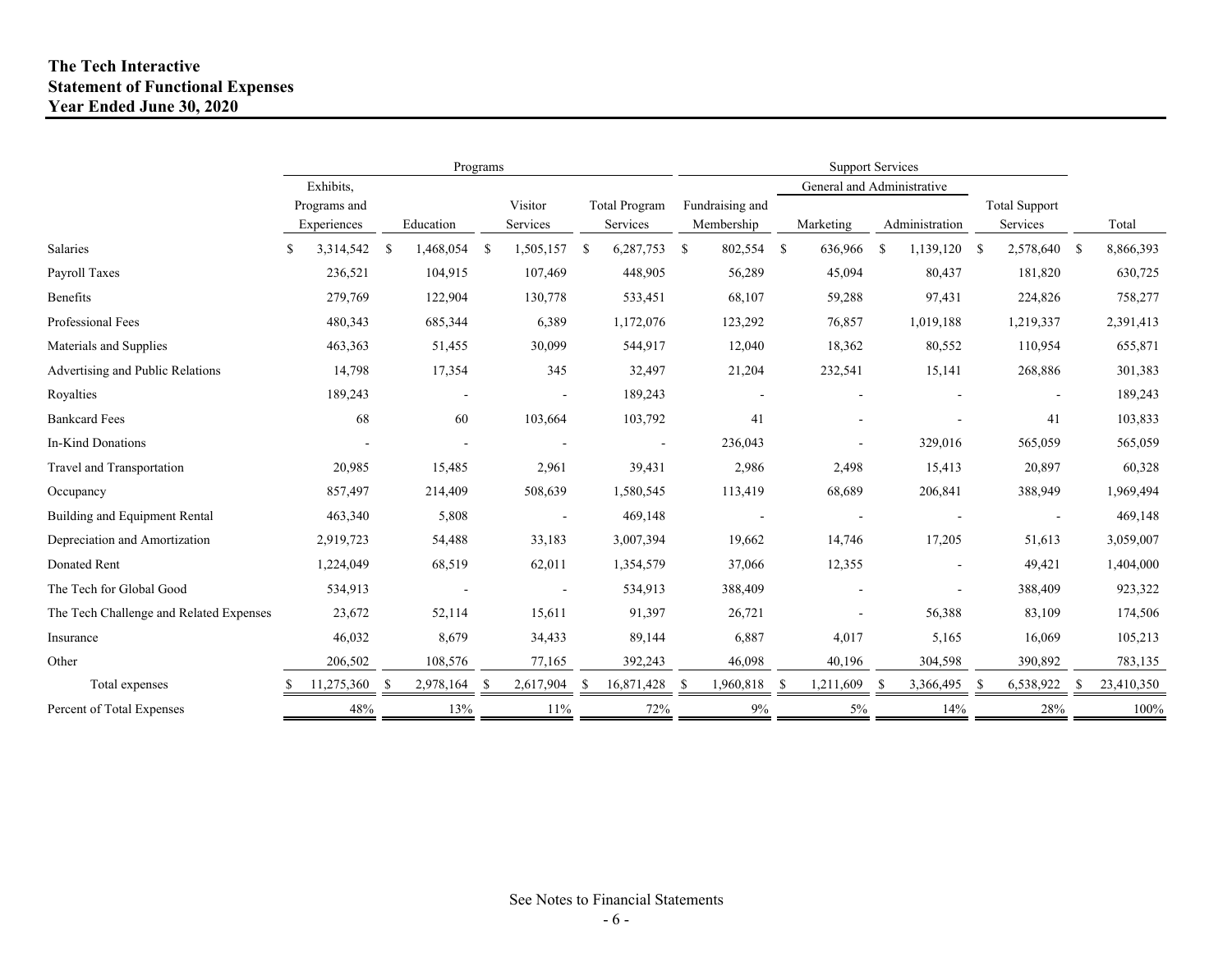## **The Tech Interactive Statements of Cash Flows**

|                                                              | Years Ended June 30, |               |    |               |  |
|--------------------------------------------------------------|----------------------|---------------|----|---------------|--|
|                                                              |                      | 2021          |    | 2020          |  |
| Cash Flows from Operating Activities:                        |                      |               |    |               |  |
| Change in net assets                                         | \$                   | 78,489        | \$ | 25,602,603    |  |
| Adjustments to reconcile change in net assets to net cash    |                      |               |    |               |  |
| provided by (used in) operating activities:                  |                      |               |    |               |  |
| Depreciation and amortization                                |                      | 2,276,833     |    | 3,059,007     |  |
| In-kind rent expense related to donated use of facilities    |                      | 379,317       |    | 188,148       |  |
| Net realized and unrealized gain on investments              |                      | (7, 130, 581) |    | (846, 608)    |  |
| Change in discount on pledges receivable                     |                      | (108, 879)    |    | 61,706        |  |
| Change in allowance on pledges receivable                    |                      | (25,000)      |    | (25,000)      |  |
| Gain on extinguishment of debt                               |                      | (1,933,780)   |    |               |  |
| In-kind donation of property, exhibits and equipment         |                      |               |    | (833,593)     |  |
| In-kind donation of beneficial interest in use of facilities |                      |               |    | (22,315,266)  |  |
| Changes in operating assets and liabilities:                 |                      |               |    |               |  |
| Grants and other receivables                                 |                      | 403,328       |    | (64, 045)     |  |
| Pledges receivable                                           |                      | 1,238,638     |    | (1,353,321)   |  |
| Prepaid expenses and other assets                            |                      | 124,746       |    | 77,375        |  |
| Accounts payable                                             |                      | 23,497        |    | (389, 167)    |  |
| Accrued expenses                                             |                      | 471,525       |    | (394, 297)    |  |
| Deferred revenue                                             |                      | (155, 665)    |    | (308, 429)    |  |
| Net cash provided by (used in) operating activities          |                      | (4,357,532)   |    | 2,459,113     |  |
| Cash Flows from Investing Activities:                        |                      |               |    |               |  |
| Net proceeds from sale and distribution of investments       |                      | 7,912,614     |    | 3,421,057     |  |
| Purchase of investments                                      |                      | (3,533,931)   |    | (7, 727, 454) |  |
| Purchase of property, exhibits and equipment                 |                      | (521, 438)    |    | (479, 320)    |  |
| Net cash provided by (used in) investing activities          |                      | 3,857,245     |    | (4,785,717)   |  |
| Cash Flows from Financing Activities:                        |                      |               |    |               |  |
| Payments on capital lease obligation                         |                      | (2,537)       |    | (3,815)       |  |
| Proceeds from term loan                                      |                      | 1,933,780     |    | 1,933,780     |  |
| Payments on line of credit                                   |                      | (2,000,000)   |    |               |  |
| Proceeds from line of credit                                 |                      |               |    | 2,000,000     |  |
| Net cash provided by (used in) financing activities          |                      | (68, 757)     |    | 3,929,965     |  |
| Net increase (decrease) in cash and cash equivalents         |                      | (569, 044)    |    | 1,603,361     |  |
| Cash and Cash Equivalents, beginning of year                 |                      | 3,190,637     |    | 1,587,276     |  |
| Cash and Cash Equivalents, end of year                       | \$                   | 2,621,593     | \$ | 3,190,637     |  |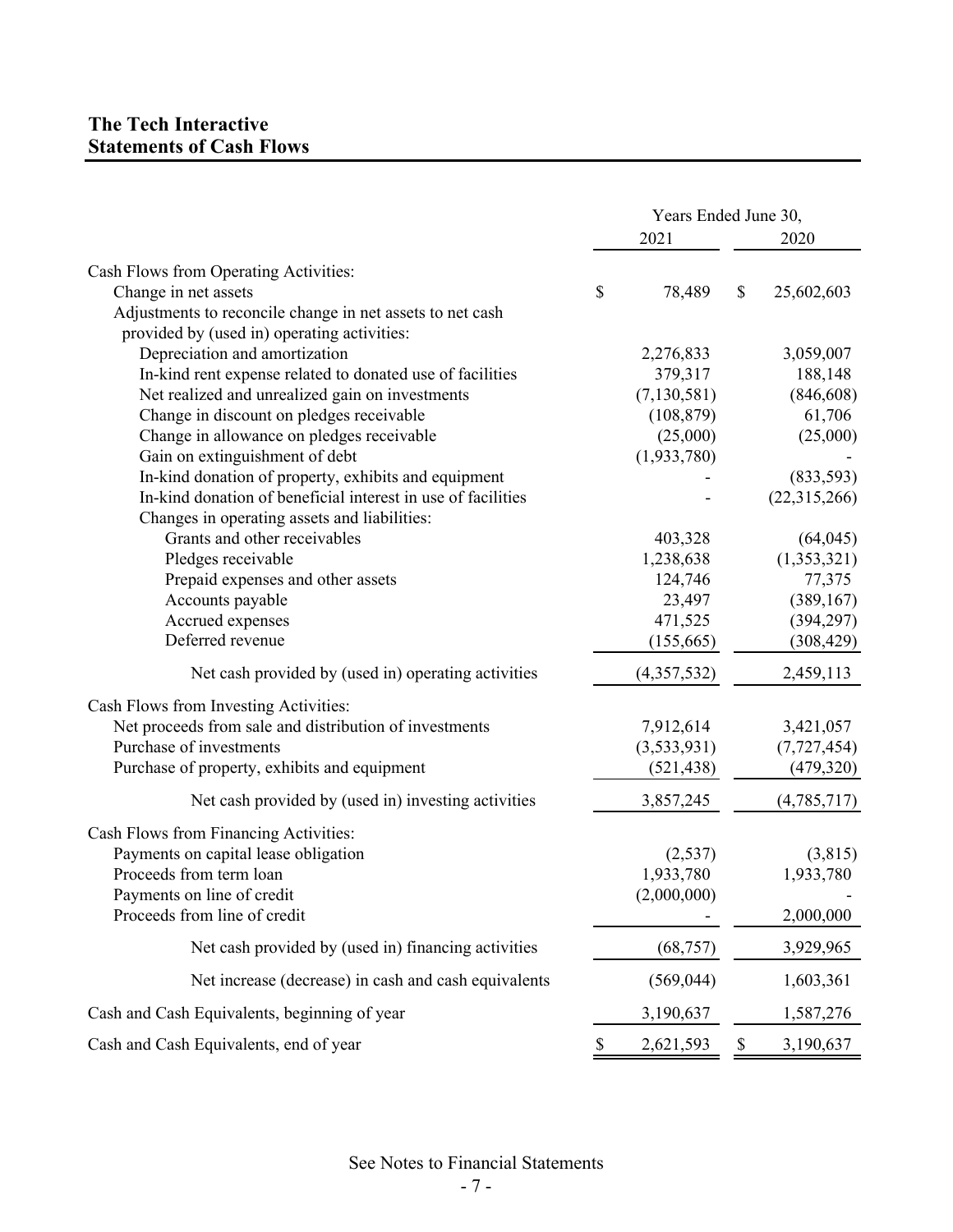#### 1. Nature of Activities

The Tech Interactive's (The Tech) mission is to inspire the innovator in everyone. The Tech accomplishes its mission by engaging visitors in hands-on learning experiences involving science and technology, through high-quality professional development for teachers and by making its facilities available for teacher training, and other community convening. Through its exhibits, programs and facilities, The Tech aims to inspire learning and invigorate innovation locally, nationally and globally.

The Tech's learning experiences include interactive exhibits, hands-on science labs, after-school activities and standards-based educational IMAX films. The Tech also hosts two annual signature programs. The Tech Challenge is a team competition that inspires thousands of students in grades 4-12 to design and build devices that solve a real-world problem. For 33 years, The Tech Challenge has connected with various ethnic and socioeconomic communities to introduce students not only to science, technology, engineering and mathematics (STEM) concepts, but also to the thrill of hands-on learning and real-world design. The Tech for Global Good inspires young people to use technology to solve global challenges by connecting with people doing just that around the world.

The Tech hosts over 500,000 people a year in its galleries and programs and has approximately 3,500 member households.

## 2. Significant Accounting Policies

## *Basis of Presentation:*

The Tech prepares its financial statements in accordance with accounting standards for not-for-profit organizations. The standards require not-for-profit organizations to segregate their net assets into two categories: without donor restrictions and with donor restrictions. Net assets without donor restrictions consist of net assets for which there are no donor-imposed restrictions, or for which such donor-imposed restrictions were temporary and expired during the current or previous years. Net assets with donor restrictions consist of amounts receivable or received that are restricted by the donor for specific purposes or for subsequent periods. Some contributions received from donors are required to be maintained in perpetuity, while others expire over time, or when the donor-imposed restriction is satisfied. When a donor restriction expires, net assets with donor restrictions are reclassified to net assets without donor restrictions and reported in the Statements of Activities as net assets released from restrictions.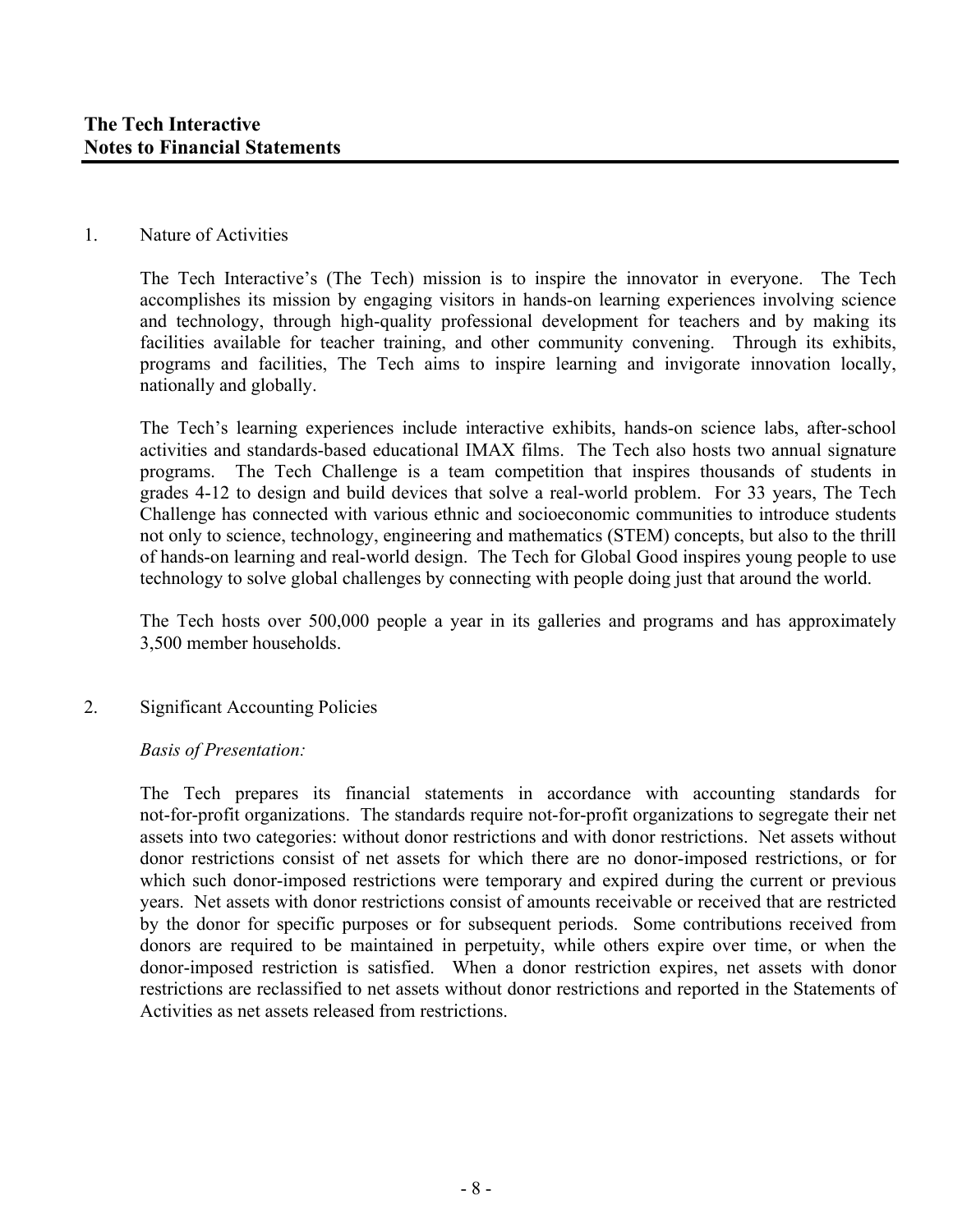#### *Use of Estimates:*

The preparation of financial statements in conformity with accounting principles generally accepted in the United States of America (GAAP) requires management to make estimates and assumptions that affect the reported amounts of assets and liabilities, disclosure of contingent assets and liabilities and reported amounts of support, revenues and expenses in the financial statements and accompanying notes. Significant estimates established by The Tech's management consist of the valuation of investments and the beneficial interest in use of facility. The value assigned to investments by The Tech's management are considered to be the amounts that could be realized from an orderly sale or other disposition of the investments. The value assigned to the beneficial interest in use of facilities by The Tech's management is considered to be the amount The Tech would otherwise be required to pay for use of the facilities. Actual results could differ from those estimates.

#### *Support:*

The Tech recognizes grants, contributions and pledges as revenue in the period the donor makes a promise to give that is, in substance, unconditional. Contributions restricted by donors are reported as increases in net assets without donor restrictions if the restrictions expire in the fiscal year in which revenue is received. All other donor-restricted contributions are reported as increases in net assets with donor restrictions, depending on the nature of the restrictions. When a restriction as to time or use expires, net assets with donor restrictions are reclassified to net assets without donor restrictions.

#### *Revenue Recognition:*

The Tech determines revenue recognition for its revenue-producing activities under Financial Accounting Standards Board (FASB) Accounting Standards Codification (ASC) Topic 606, *Revenue from Contracts with Customers* (Topic 606) through the following steps:

- Identification of the contract or agreement with a customer or grantor
- Identification of the performance obligations in the contract or agreement
- Determination of the transaction price
- Allocation of the transaction price to the performance obligations in the contract or agreement
- Recognition of revenue when, or as, The Tech satisfies a performance obligation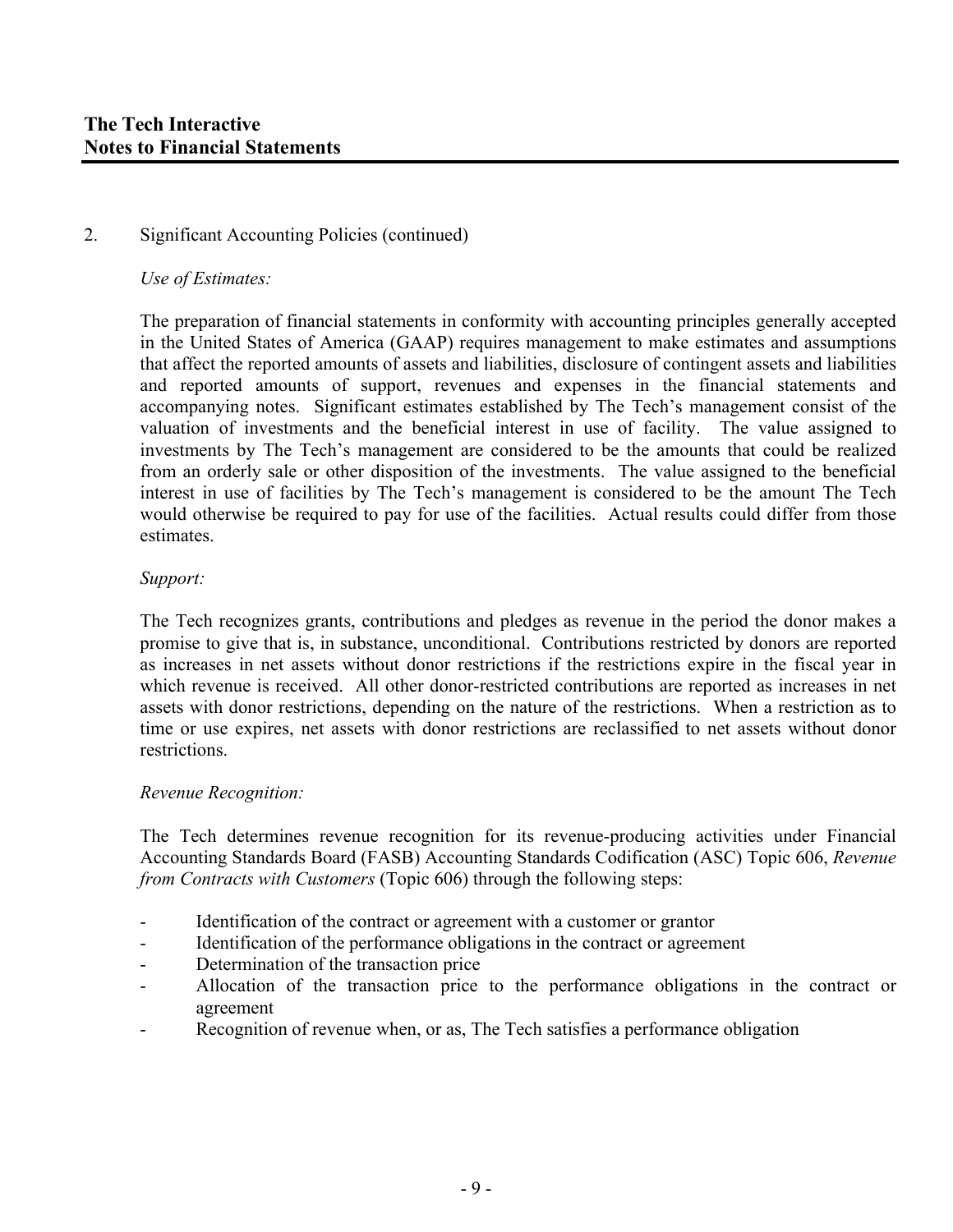*Revenue Recognition:* (continued)

Admission fees are recognized as revenue when received. Membership dues are deferred upon receipt and recognized ratably over the membership period, generally for one to two years, following the period of receipt. Amounts received for services or events not yet provided are recorded as deferred revenue, a contract liability, and are recognized in the period in which the service is provided or the event takes place.

#### *In-Kind Donations:*

The Tech records various types of in-kind donations including professional services, tangible assets, use of tangible assets and marketable securities. Donated marketable securities are immediately sold and The Tech accounts for the proceeds as contributed support on the Statements of Activities. Contributed professional services are recognized if the services received (a) create or enhance long-lived assets or (b) require specialized skills, are provided by individuals possessing those skills, and would typically need to be purchased if not provided by donation. Contributions of tangible assets, or the use thereof, are recognized when promised or received, whichever is earlier. The amounts reflected in the financial statements as in-kind donations are offset by like amounts of expenses or, in the case of long-term assets, over the period benefited.

In fiscal 2021, The Tech recognized in-kind contribution revenue of \$1,456,000 (\$24,921,000 in fiscal 2020). Expenses related to these in-kind contributions in fiscal 2021 are recognized in the Statements of Functional Expenses as an increase of \$1,025,000 in beneficial interest in use of facilities and \$431,000 of donated property, exhibits and equipment and other assets (\$565,000 of contributions, \$19,000 for The Tech for Global Good, an increase of \$23,315,000 in beneficial interest in use of facilities, \$188,000 in the release of beneficial interest in use of facility and \$834,000 donated property, exhibits and equipment and other assets in fiscal 2020). The remaining expense in fiscal 2021 represents \$379,000 in the release of beneficial interest in use of facility and \$50,000 of amortization of donated property, exhibits and equipment and other assets.

The Tech also receives a significant amount of contributed time related to program services and fundraising, which does not meet the recognition criteria described above. Accordingly, the value of this important contributed time has not been determined and is not reflected in the financial statements.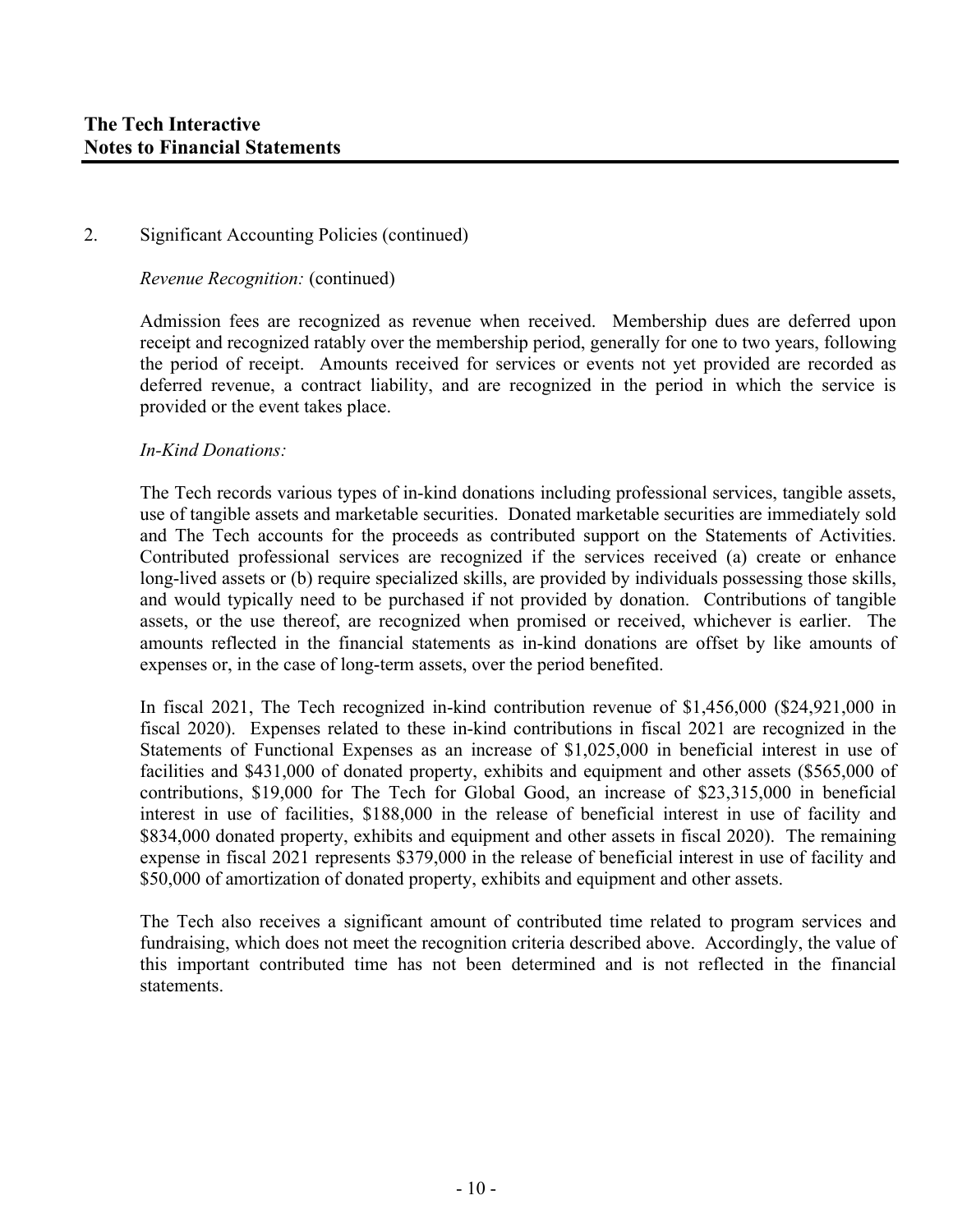*Investments and Fair Value Measurement:* 

The Tech accounts for investments under FASB ASC Topic 820, *Fair Value Measurement* (Topic 820). The Tech uses a three-level hierarchy under Topic 820 for fair value measurement based on the nature of inputs used in the valuation of an asset or liability as of the measurement date. The three-level hierarchy prioritizes within the measurement of fair value, the use of market-based information over entity-specific information. Fair value focuses on an exit price and is defined as the price that would be received to sell an asset or paid to transfer a liability in an orderly transaction between market participants at the measurement date. The inputs or methodology used for valuing financial assets and liabilities are not necessarily an indication of the risk associated with those assets and liabilities.

The three-level hierarchy for fair value measurement is defined as follows:

- Level I: Inputs to the valuation methodology are quoted prices (unadjusted) for identical assets or liabilities in active markets.
- **Level II:** Inputs to the valuation methodology include quoted prices for similar assets and liabilities in active markets, and inputs that are observable for the asset or liability, either directly or indirectly, for substantially the full term of the asset or liability.
- Level III: Inputs to the valuation methodology significant to the fair value measurement, are unobservable.

An asset or liability's categorization within the valuation hierarchy is based upon the lowest level of input that is significant to the fair value measurement. Certificates of deposits with original maturities of greater than three months are reported at fair value based on cost and accumulated interest, which approximates fair value. Money market funds are recorded at fair value based on quoted market prices in active markets. These investments are classified under Level I of the three-level hierarchy. The Tech's fixed income investments are valued based on quoted market prices of similar assets are classified under Level II of the three-level hierarchy. The Tech's non-marketable investments in venture capital funds are classified under Level III of the three-level hierarchy. The Tech's pledges receivable not due within one year are recorded at fair value, estimated by discounting future cash flows to present value using a discount rate at the date of the financial statements, and are classified under Level II of the three-level hierarchy. At June 30, 2021 and 2020, The Tech applied a discount rate of 2.25% to long-term pledges receivable.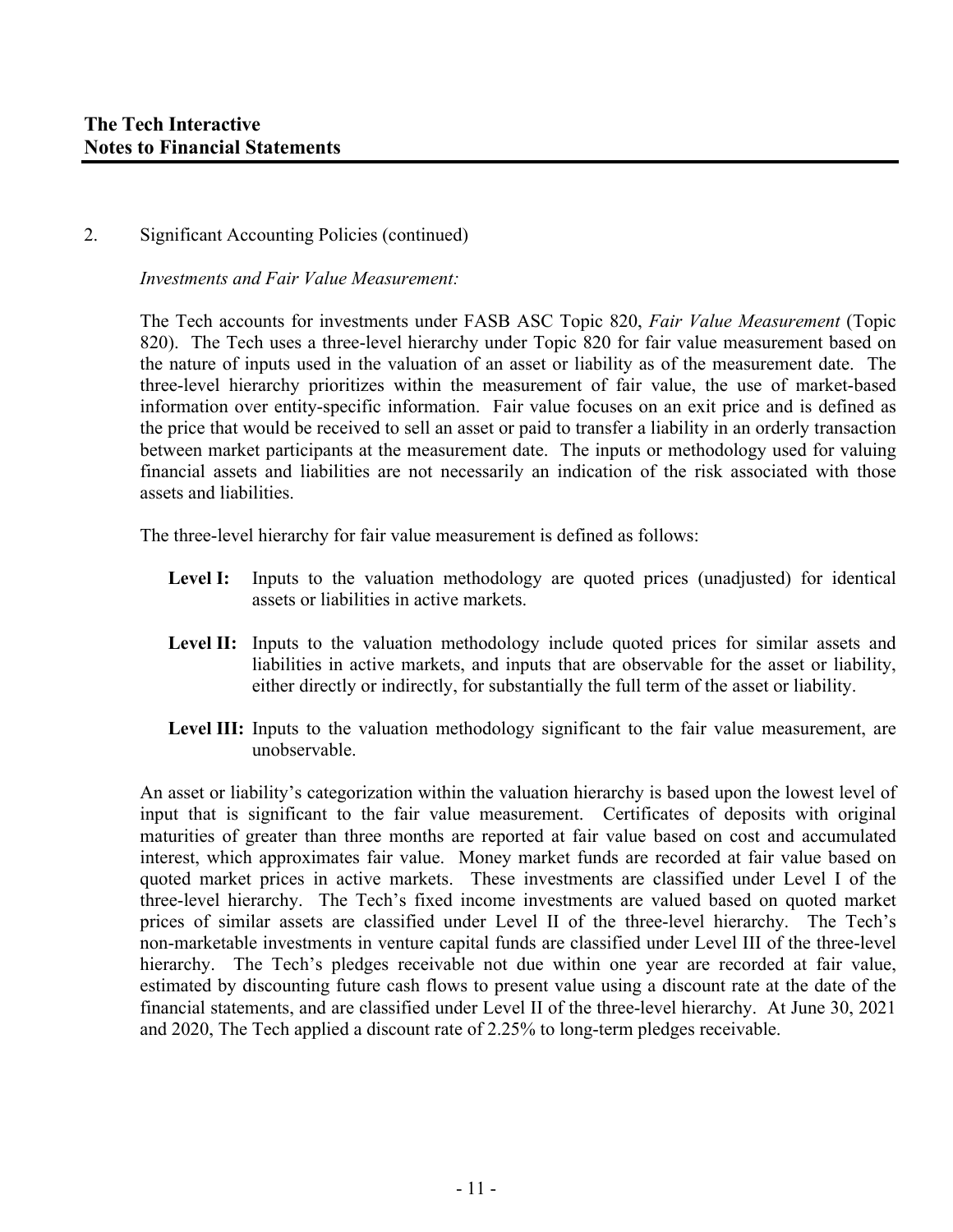*Investments and Fair Value of Measurement:* (continued)

Under Topic 820, The Tech's investments in equity funds and fixed income funds valued at fair value using the net asset value (NAV) per share of the entity's underlying assets as a practical expedient and are not categorized within the fair value hierarchy under GAAP. The value of these non-marketable investments presented in the financial statements are not necessarily indicative of amounts The Tech could realize upon liquidation of the funds and the difference between the recorded value and the amount realized could be material to the financial statements.

#### Level III Valuation Techniques:

The fair value of investments in venture capital funds is based on The Tech's percentage interest owned in each fund. The fund managers use various valuation approaches, including market and income approaches, to determine fair value of the venture capital funds. Inputs that are used in determining fair value of an investment may include price information, credit data, volatility statistics and other factors. In addition, inputs can be either observable or unobservable.

The fair value of venture capital funds is initially based upon the transaction price. The fund managers rely on inputs such as multiple market price quotations from market makers (either market or indicative levels), recent transactions in the same or similar instruments, subsequent rounds of financing, recapitalizations and other transactions across the capital structure, offerings in the equity or debt markets, and changes in the financial ratios or cash flows to determine ongoing fair value. Such investments are adjusted to reflect illiquidity and/or non-transferability, with the amount of such discount estimated by the funds in the absence of market information. Due to the lack of observable inputs, assumptions used by the fund managers may significantly impact the resulting fair value.

While the fund managers believe the valuation methods used are appropriate and consistent with those used by other market participants, the use of different methodologies or assumptions to determine the fair value of the venture capital funds could result in a different estimate of fair value at each reporting date. Estimated fair values may differ significantly from the values that would have been used had a readily available market for such investments existed, or had such investments been liquidated, and these differences could be material to the financial statements.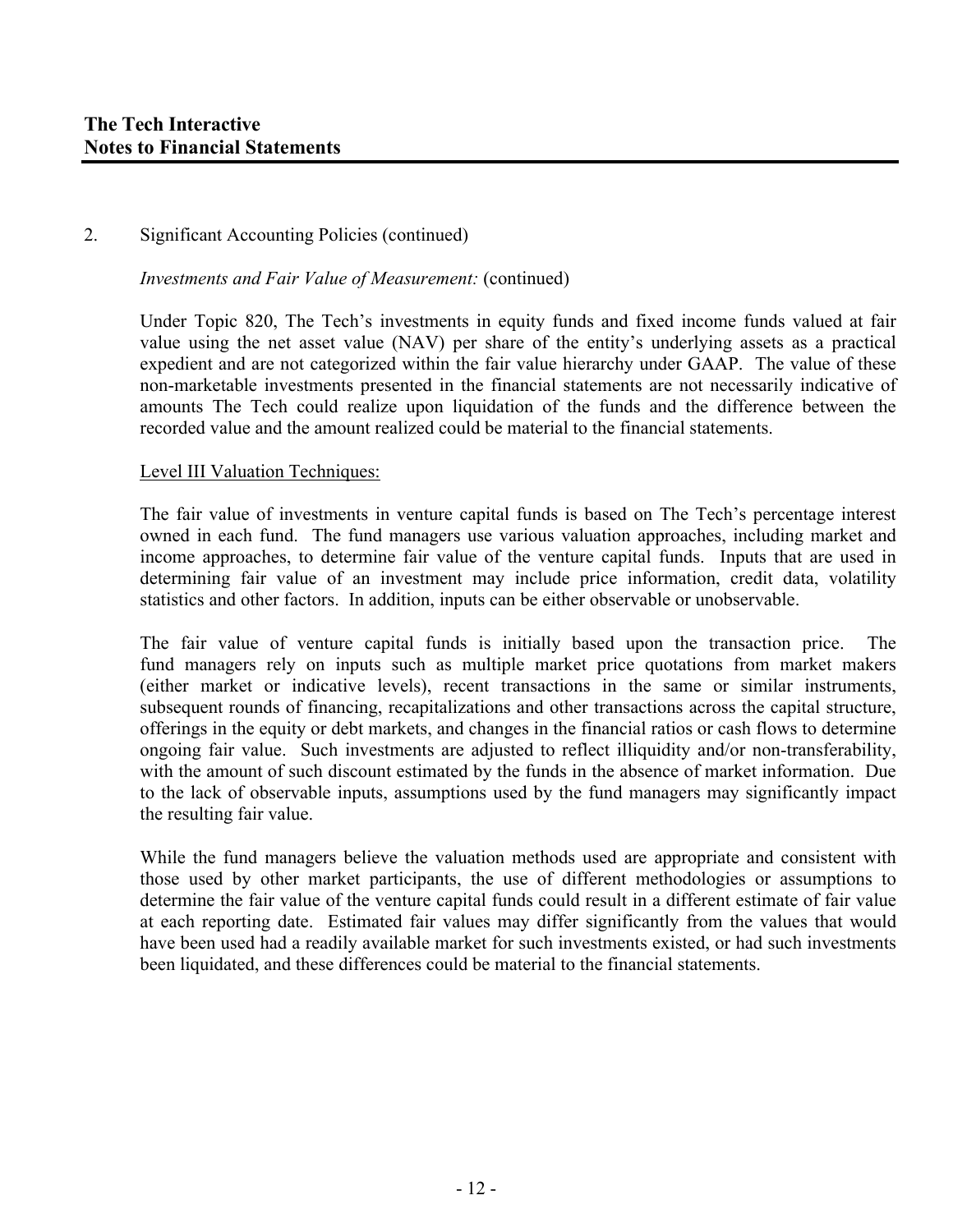*Investments and Fair Value of Measurement:* (continued)

#### NAV Practical Expedient Valuation Techniques

The NAVs of investments are based on valuations provided by the general partners and managing members. The Tech reviews and evaluates the values provided by the general partners and managing members and agrees with the valuation methods and assumptions used in determining the fair value of these private equity investments. The value of these investments presented in the financial statements are not necessarily indicative of amounts The Tech could realize upon liquidation of the investments. Because of the inherent uncertainty of valuations, the estimated fair value may differ from the value that would have been used had a ready market for the investments existed, and the difference between the recorded value and the amount realized could be material to the financial statements.

#### *Cash and Cash Equivalents:*

The Tech considers all short-term highly liquid investments purchased with a remaining maturity of three months or less to be cash equivalents.

## *Concentrations of Credit Risk:*

Financial instruments which potentially subject The Tech to concentration of credit risk consist primarily of cash and cash equivalents, investments, pledges receivable and grants and other receivables. The Tech's cash and cash equivalent deposits held at one commercial bank and its money market funds held at a major financial institution are insured by the Federal Deposit Insurance Corporation (FDIC) up to \$250,000 per institution. The Tech's investments in certificates of deposit, fixed income funds and equity funds are held at several major financial institutions and are insured by the Securities Investor Protection Act (SIPA) up to \$500,000, of which \$250,000 is for cash and cash equivalent deposits per institution. Each of the Tech's individual certificates of deposit is held with a separate financial institution, at a value below the FDIC or SIPA insured amount. Investments in venture capital funds are not insured. The Tech's investments are managed by The Tech's Board of Directors.

Receivables are generally from local donors, grantors and other sources and these balances are evaluated for collectability by The Tech on a regular basis. Management makes judgments as to the ability to collect the outstanding receivables and provides allowances for potential credit losses as needed. Credit losses have historically been within management's expectation.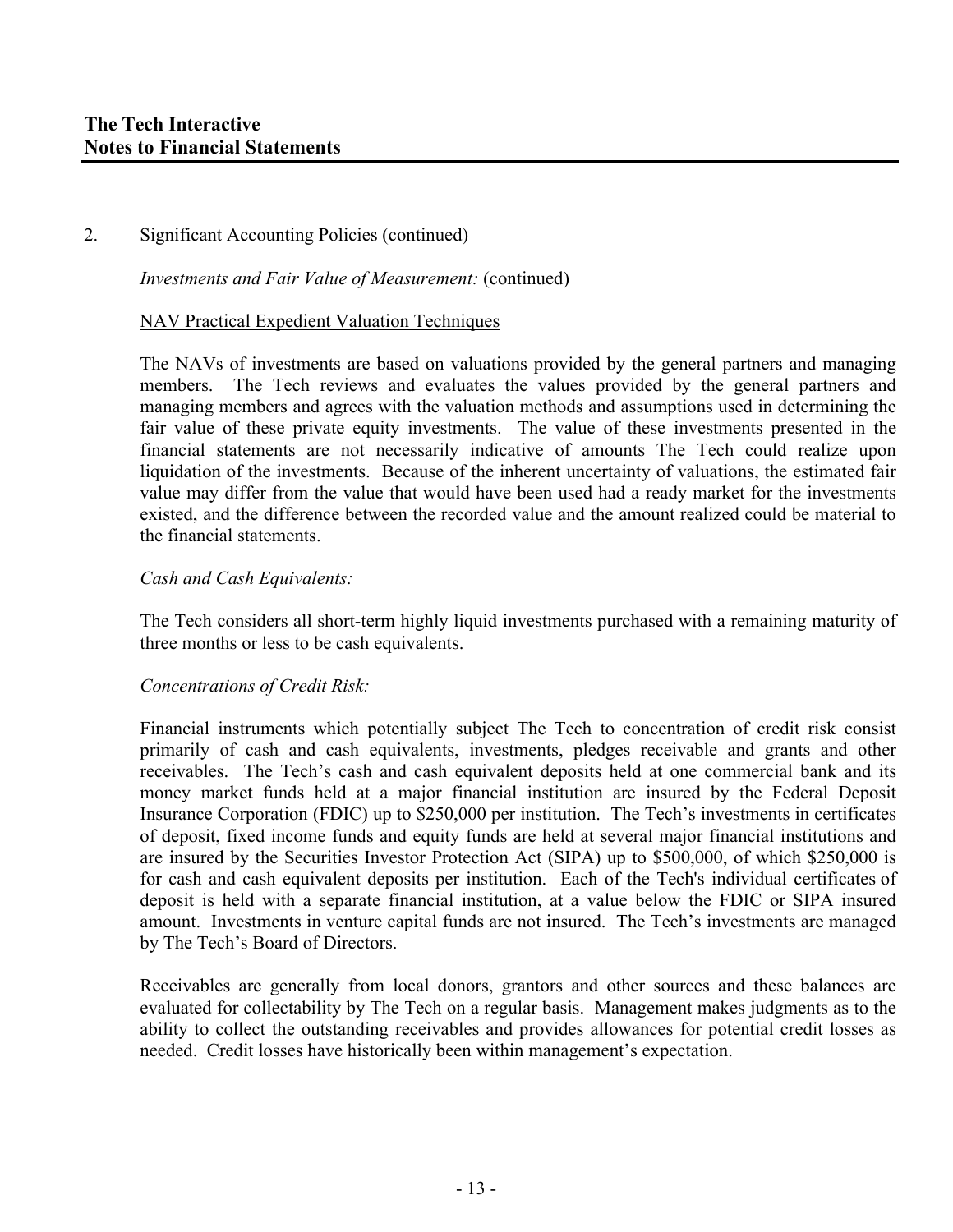*Property, Exhibits and Equipment:* 

The Tech capitalizes property, exhibits and equipment acquisitions over \$3,000. Purchased or constructed property, exhibits and equipment are recorded at cost. Donated property, exhibits and equipment are recorded at their estimated fair value. Depreciation is computed using the straight-line method over the estimated useful lives of the assets ranging from three to 20 years. Construction in progress is not depreciated until placed into service. Leasehold improvements are amortized over the shorter of the asset's estimated useful life or the remaining lease term.

Gifts of property, exhibits and equipment are reported as support without donor restrictions unless explicit donor stipulations specify how the donated assets must be used. Gifts of long-lived assets that specify how the assets are to be used and gifts of cash or other assets that must be used to acquire long-lived assets are reported as support with donor restrictions. Absent explicit donor stipulations about how long those long-lived assets must be maintained, expirations of donor restrictions are reported when the donated or acquired long-lived assets are placed in service.

## *Accounting for Impairment of Long-Lived Assets:*

The Tech reviews its long-lived assets for impairment whenever events or changes in circumstances indicate the carrying value may not be recoverable. When it is determined the carrying value of long-lived assets may not be recoverable, The Tech measures any impairment based on projected discounted cash flows using a discount rate commensurate with the risk inherent in its current operating model. The Tech has not recorded any impairment of its long-lived assets through June 30, 2021.

## *Investment Income:*

Investment income represents interest and dividends earned and investment gains, net of external and direct internal investment related fees. Investment income is recorded on the accrual method of accounting and dividends are recorded at the ex-dividend date. Realized gains and losses on investments represent the difference between the original cost of the investments and the price on the date of sale or disposal. The difference between the original cost and the estimated current fair value of investments owned at the end of the period represents cumulative unrealized gain or loss. Unrealized gains or losses on investments resulting from fair value fluctuations are recorded in the Statement of Activities in the period as fluctuations occur as investment income or loss.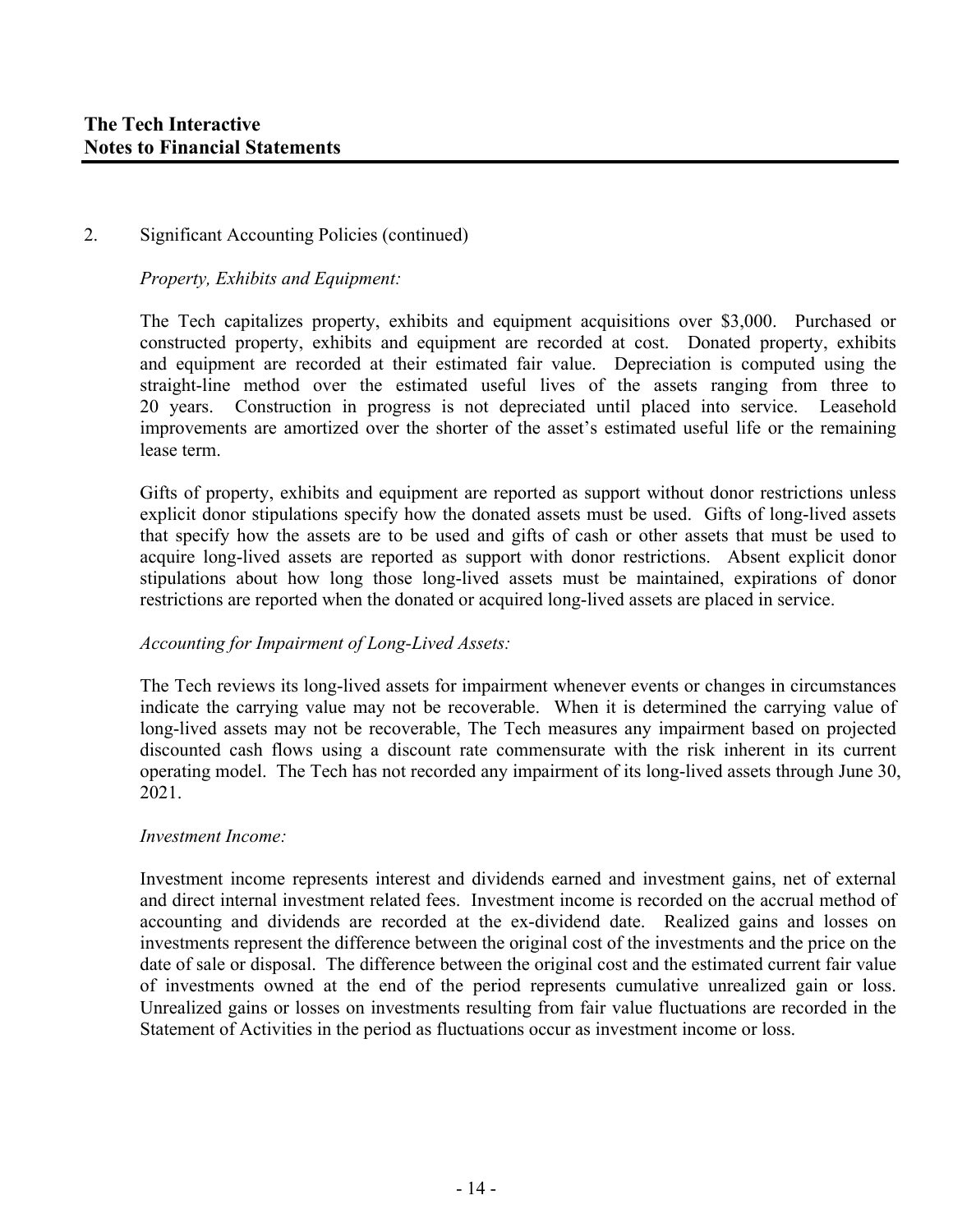#### *Functional Expenses:*

The costs of providing The Tech's various programs and services have been summarized on a functional basis in the Statements of Functional Expenses. Directly identifiable expenses are charged to the related program or service benefited. Indirect expenses are generally allocated based on operating expenses incurred and estimates of time and effort. Indirect expenses, such as occupancy and insurance are allocated based on employee headcount. Donated rent is allocated based on the square footage used by each program or service benefitted.

#### *Advertising Costs:*

Costs associated with advertising are expensed when incurred. Advertising expenses, including in-kind services, were \$113,000 in fiscal 2021 (\$316,000 in fiscal 2020).

#### *Income Taxes:*

The Tech has been determined to be exempt from federal income taxes under Section 501(a) of the Internal Revenue Code (the Code) as an organization described in Section 501(c)(3) of the Code, and from California income taxes under Section 23701(d) of the California Revenue and Taxation Code.

Although an organization is recognized as tax exempt, it is still liable for tax on its unrelated business taxable income (UBTI). The Tech believes it does not have UBTI that will result in an income tax liability at June 30, 2021 and 2020.

The Tech applies the provisions set forth in FASB ASC Topic 740, *Income Taxes*, to account for the uncertainty in income taxes. The Tech has assessed all income tax positions taken where the statute of limitation remains open. The Tech believes its tax filing positions will be sustained upon tax examination; therefore, no liability for unrecognized income tax benefits has been recorded at June 30, 2021 and 2020. The Tech does not anticipate any significant increases or decreases to unrecognized income tax benefits during the next twelve months.

The Tech's federal exempt organization business income tax return (Form 990) is subject to examination, generally for three years after it is filed with the Internal Revenue Service. The Tech's California exempt organization business income tax return is subject to examination, generally for four years after it is filed with the Franchise Tax Board.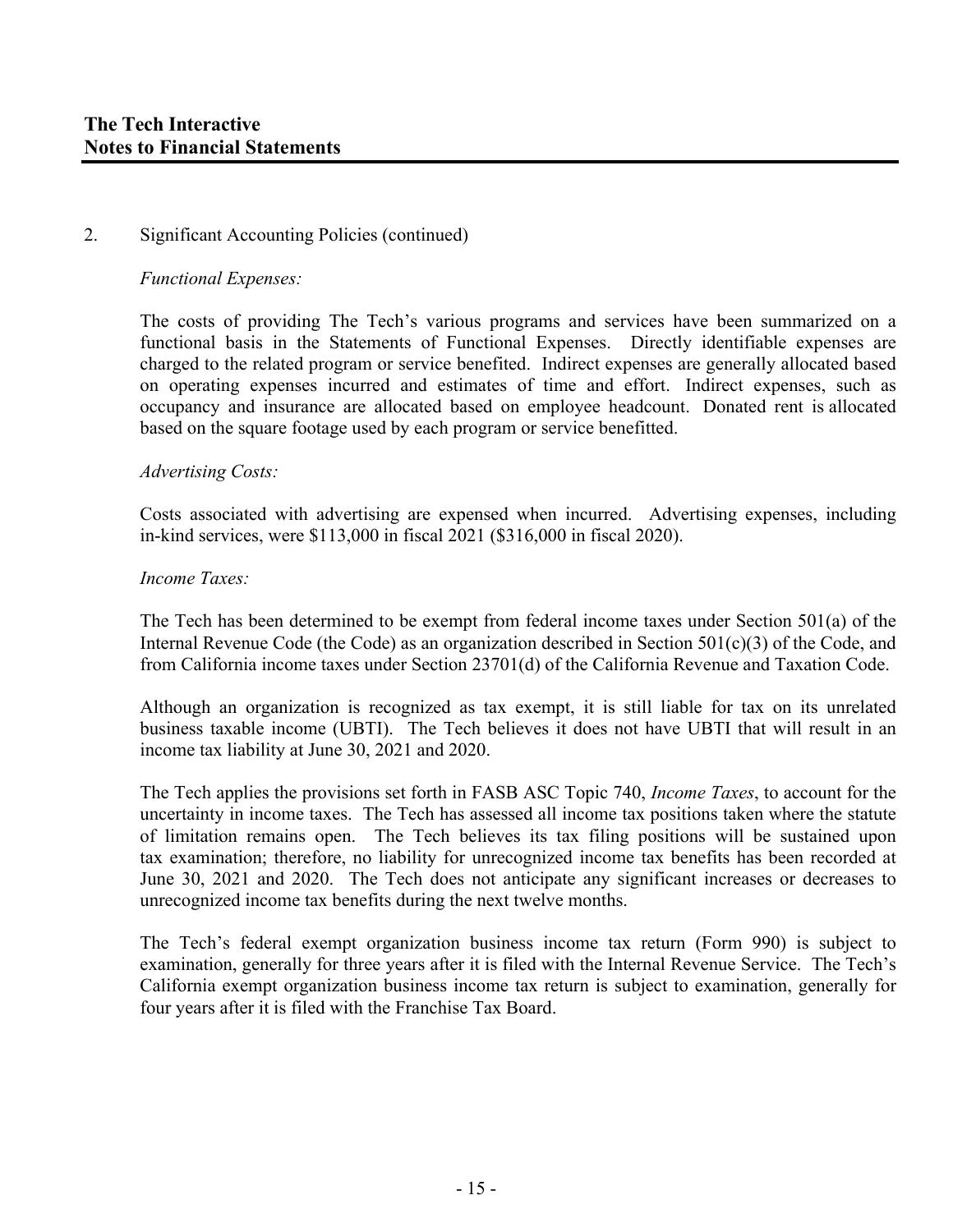*Recent Accounting Pronouncements Not Yet Effective:* 

#### Leases

In February 2016, the FASB issued FASB ASC Topic 842, *Leases* (Topic 842). This standard requires all entities that lease assets under leases with terms of more than twelve months to capitalize the assets and related lease liabilities on the Statement of Financial Position.

Topic 842 is effective for The Tech as of July 1, 2022 and requires the use of a modified retrospective transition approach for its adoption. The Tech is currently evaluating the effect Topic 842 will have on its financial statements and related disclosures. Management expects the assets leased under operating leases, similar to the leases disclosed in Note 9 to the financial statements, will be capitalized together with the related lease obligations on the Statement of Financial Position upon the adoption of Topic 842.

#### Credit Losses

In June 2016, the FASB issued Accounting Standards Update (ASU) 2016-13, *Financial Instruments – Credit Losses (Topic 326): Measurement of Credit Losses on Financial Instruments*. This standard replaces the incurred credit loss model for the measurement of credit losses on financial assets measured at amortized cost, including accounts, grants and pledges receivable, and requires entities to recognize an allowance for credit loss for the difference between a receivable's amortized cost basis and the amount the entity expects to collect. ASU 2016-13 is effective for The Tech as of July 1, 2023 and requires the use of a modified-retrospective approach with early adoption permitted. The Tech believes the effect of adopting ASU 2016-13 will not have a material effect on its financial statements and related disclosures.

#### Presentation of Nonfinancial Assets

In September 2020, the FASB issued ASU 2020-07, *Presentation and Disclosures by Not-For Profit Entities for Contributed Nonfinancial Assets.* ASU 2020-07 was issued to increase the transparency for measuring and reporting contributed nonfinancial assets. The new standard will be effective for The Tech as of July 1, 2021 and is to be applied on a retrospective basis for its adoption. Early adoption of the standard is permitted. The Tech is currently evaluating the effect ASU 2020-07 will have on its consolidated financial statements and related disclosures.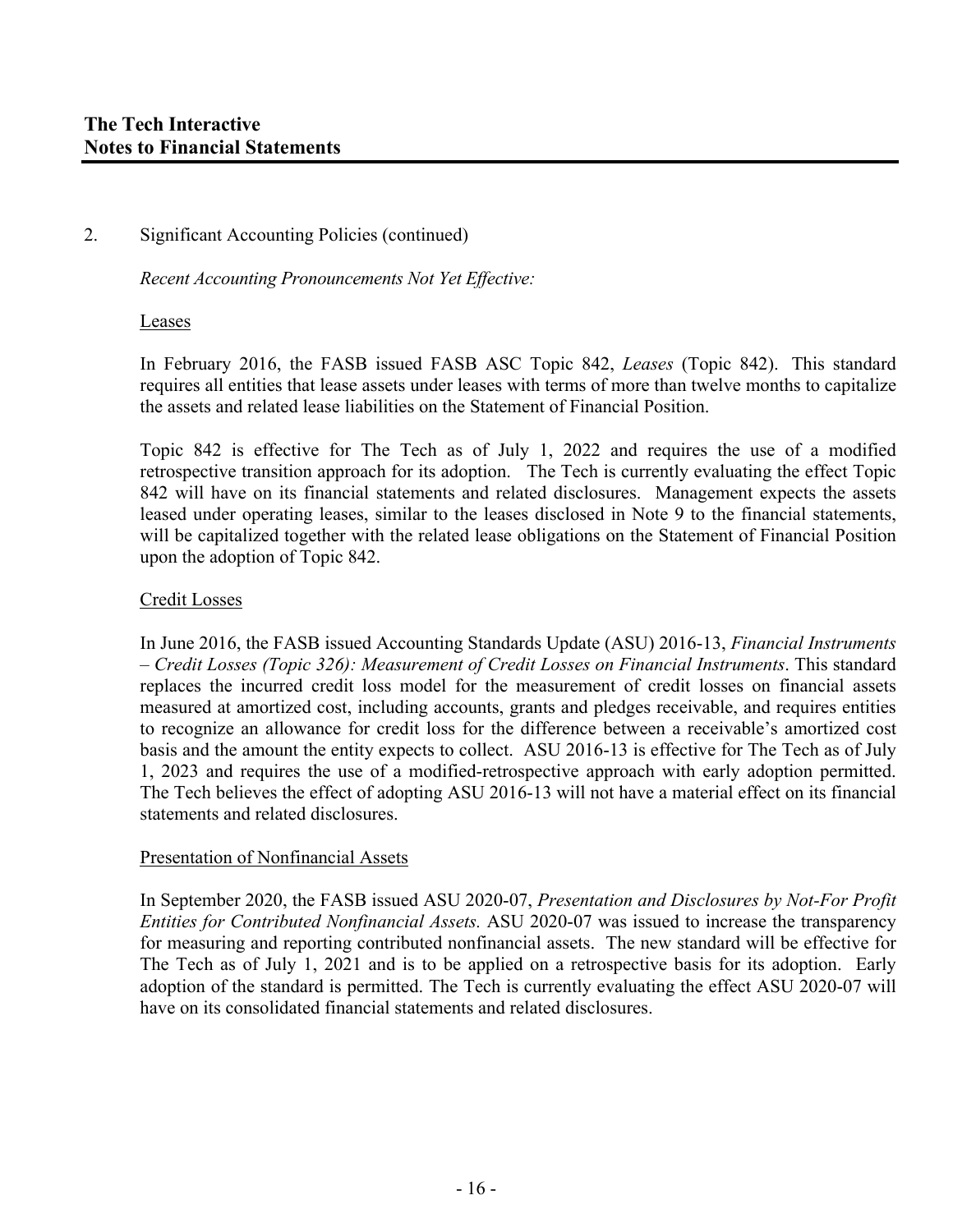*Recent Accounting Pronouncements Not Yet Effective:* (continued)

#### Presentation of Nonfinancial Assets (continued)

ASU 2020-07 will require contributions from donors to be reported on the statement of activities as either contributions of cash and financial assets or nonfinancial assets. Not-for-profit entities will be required to provide details as to the types of nonfinancial assets received, any donor-imposed restrictions on the assets, whether the contributed nonfinancial assets were either monetized or utilized during the reporting period, the entity's accounting policy for monetizing the assets instead of utilizing the assets, and a description of the valuation techniques and inputs used to arrive at a fair value measurement for the donated assets, in accordance with Topic 820, at initial recognition.

3. Liquidity and Availability of Resources

The table below represents assets available for general expenditures within one year at June 30, 2021:

| Cash and cash equivalents                                      | \$<br>2,621,593 |
|----------------------------------------------------------------|-----------------|
| Grants and other receivables                                   | 351,988         |
| Pledges receivable, net                                        | 3,353,000       |
| Investments                                                    | 37,615,302      |
| Total financial assets                                         | 43,941,883      |
| Less amounts not available to be used within one year:         |                 |
| Funds received from donors restricted for programs (Note 11)   | 8,933,390       |
| Receivables due in one to five years, net of discount (Note 4) | 2,377,739       |

| Receivables in less than one year restricted for purpose, net of allowance (Note 11) | 1,307,000  |
|--------------------------------------------------------------------------------------|------------|
| Undesignated endowment income not eligible for appropriation (Note 11)               | 9,844,025  |
| Investments in donor restricted endowments held in perpetuity (Note 11)              | 16,715,706 |
| Financial assets not available to be used within one year                            | 39,177,860 |
| Financial assets available to meet general expenditures                              |            |
| within one year                                                                      | 4,764,023  |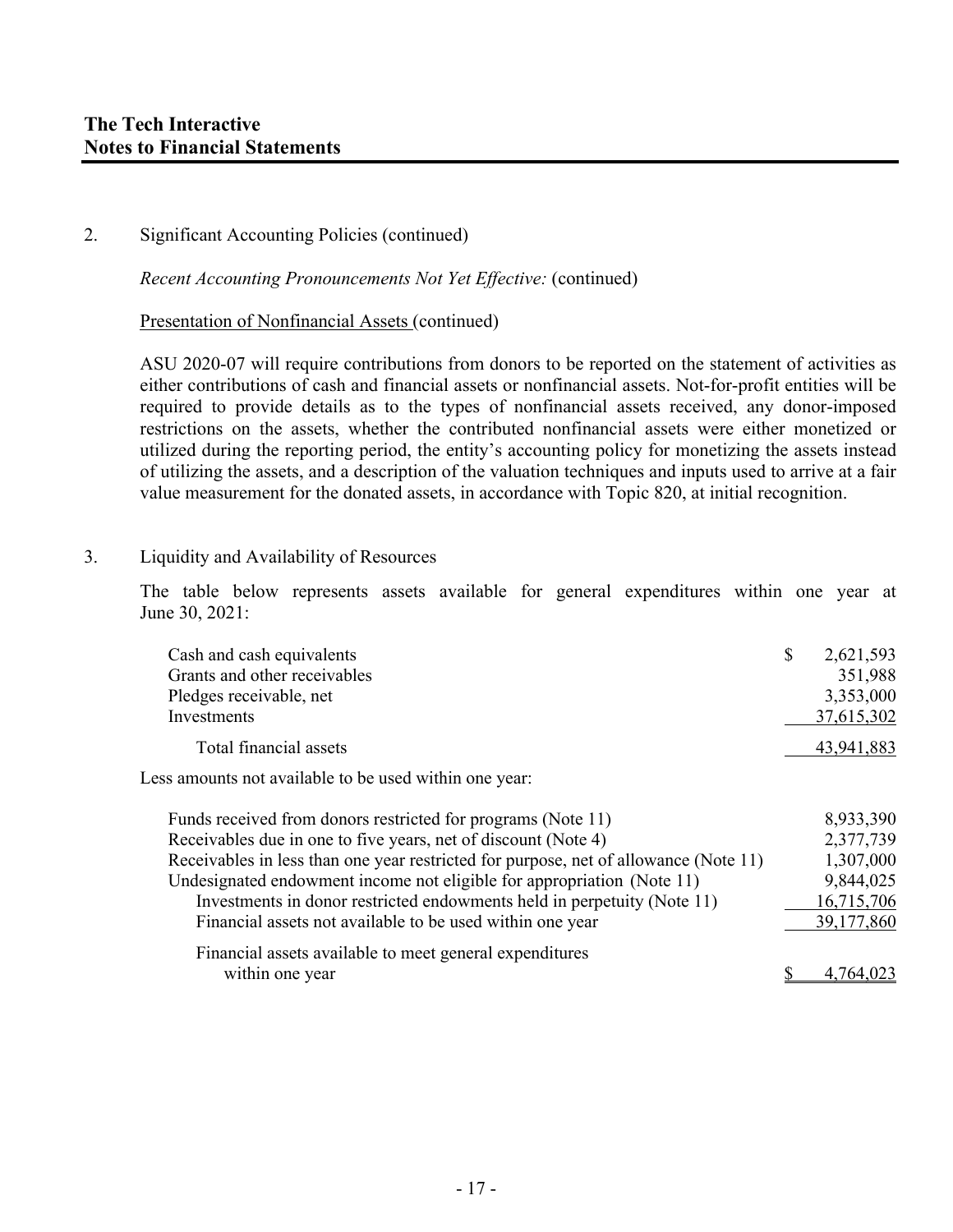#### 3. Liquidity and Availability of Resources (continued)

The table below represents assets available for general expenditures within one year at June 30, 2020:

| Cash and cash equivalents                                                            | \$<br>3,190,637 |
|--------------------------------------------------------------------------------------|-----------------|
| Grants and other receivables                                                         | 755,316         |
| Pledges receivable, net                                                              | 4,457,759       |
| Investments                                                                          | 34,863,404      |
| Total financial assets                                                               | 43, 267, 116    |
| Less amounts not available to be used within one year:                               |                 |
| Funds received from donors restricted for programs (Note 11)                         | 10,753,651      |
| Receivables due in one to five years, net of discount (Note 4)                       | 3,609,659       |
| Receivables in less than one year restricted for purpose, net of allowance (Note 11) | 1,567,811       |
| Undesignated endowment income not eligible for appropriation (Note 11)               | 4,444,112       |
| Investments in donor restricted endowments held in perpetuity (Note 11)              | 16,715,706      |
| Financial assets not available to be used within one year                            | 37,090,939      |
| Financial assets available to meet general expenditures                              |                 |
| within one year                                                                      | \$<br>6,176,177 |

The Tech monitors liquidity and the availability of its resources on an ongoing basis to ensure adherence to donor restrictions, contractual commitments and legal requirements for the use of funds while also maximizing the return on investments.

The Tech considers funds with donor restrictions of time periods greater than one year and to purpose to be unavailable for use in general expenditures. Other contractual commitments may require The Tech's assets to be maintained for a period of time before becoming accessible through redemption or withdrawal. Such assets bound by contractual commitments are not available for general expenditures within one year.

The Tech has donor-restricted assets held within an endowment fund (Note 13) that are also restricted to use based on state and federal law. Up to 5% of the endowment assets average fair value over a three-year moving period may be appropriated and used for general expenditures within twelve months. The Tech's Board of Directors (Board) will appropriate such resources when and if considered necessary. The Tech's Board (investment and executive committee) has authorized the spending rate to be increased to 7% of the endowment assets average fair value over a three-year moving period may be appropriated and used for general expenditures within twelve months for fiscal 2021 and 2022.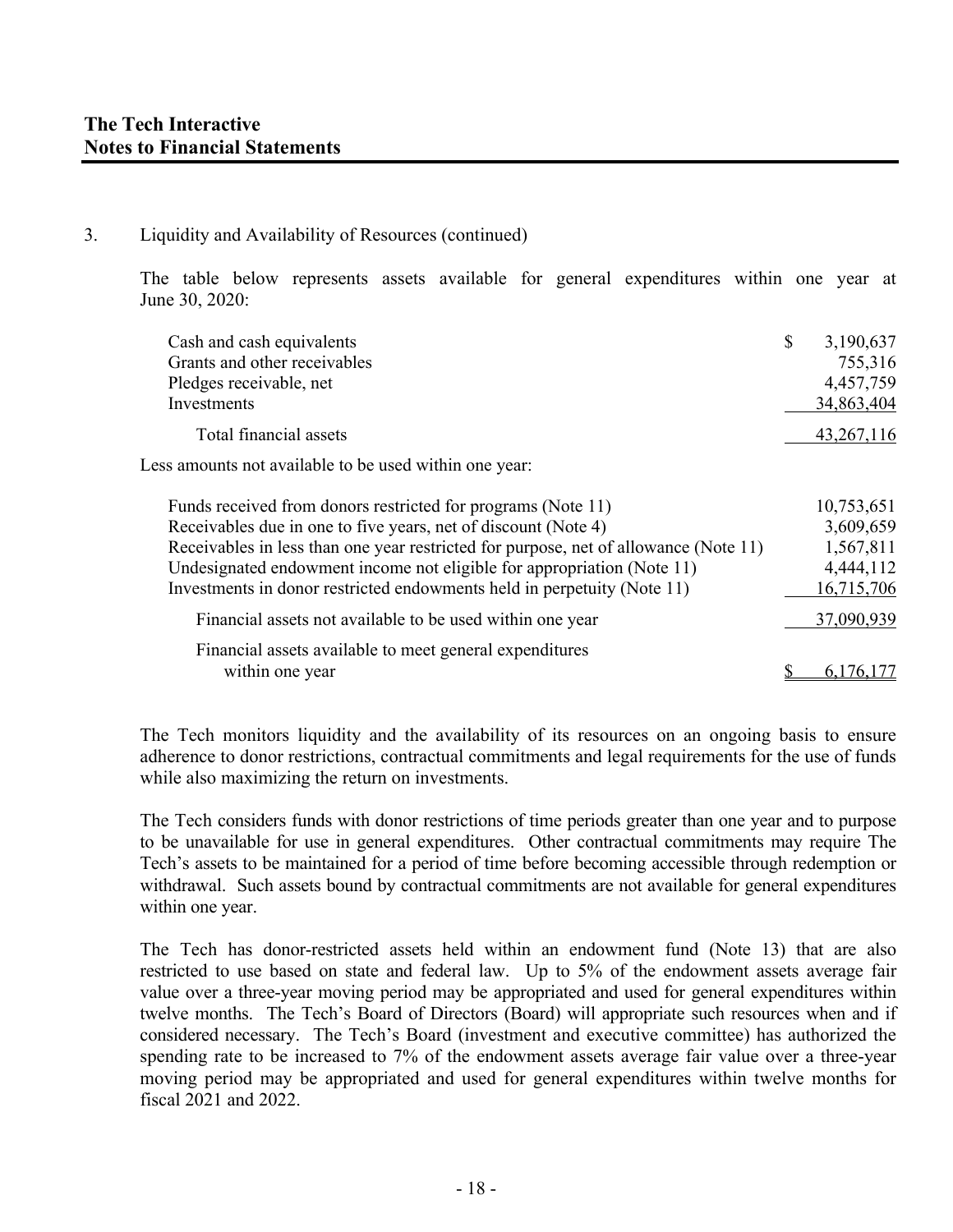#### 4. Pledges Receivable

Pledges receivable are summarized as follows at June 30:

|                                                                     | 2021                         |   | 2020                   |
|---------------------------------------------------------------------|------------------------------|---|------------------------|
| The Tech 3.0 Campaign<br>Other                                      | \$<br>1,384,201<br>1,968,799 | S | 2,083,000<br>2,374,759 |
| Net pledges receivable                                              | 3,353,000                    |   | 4,457,759              |
| Receivable in less than one year<br>Receivable in one to five years | \$<br>975,261<br>2,484,201   | S | 848,100<br>3,825,000   |
|                                                                     | 3,459,462                    |   | 4,673,100              |
| Less: unamortized discount to present value                         | (106, 462)                   |   | (215,341)              |
| Net pledges receivable                                              | 3,353,000                    |   | 4.457.759              |

The amounts raised will be used to fund various programs and functions of The Tech, including construction and ongoing staffing and maintenance of new exhibits. Through June 30, 2021, The Tech has raised \$57,568,000 from The Tech 3.0 Campaign, of which \$56,184,000 had been received.

## 5. Investments

The following table presents the financial instruments carried at fair value as of June 30, 2021:

|                         | Level I    | Level II  | Level III       | NAV          | Total          |
|-------------------------|------------|-----------|-----------------|--------------|----------------|
| Certificates of deposit | 544,000 \$ |           | - \$            | $-$ \$       | 544,000<br>- S |
| Money market funds      | 10,554,958 |           |                 |              | 10,554,958     |
| Fixed income funds      |            | 2,472,794 |                 | 2,542,616    | 5,015,410      |
| Venture capital funds   |            |           | 5,496,003       |              | 5,496,003      |
| Equity funds            |            |           |                 | 16,004,931   | 16,004,931     |
| Total                   | 11,098,958 | 2,472,794 | 5,496,003<br>S. | \$18,547,547 | \$37,615,302   |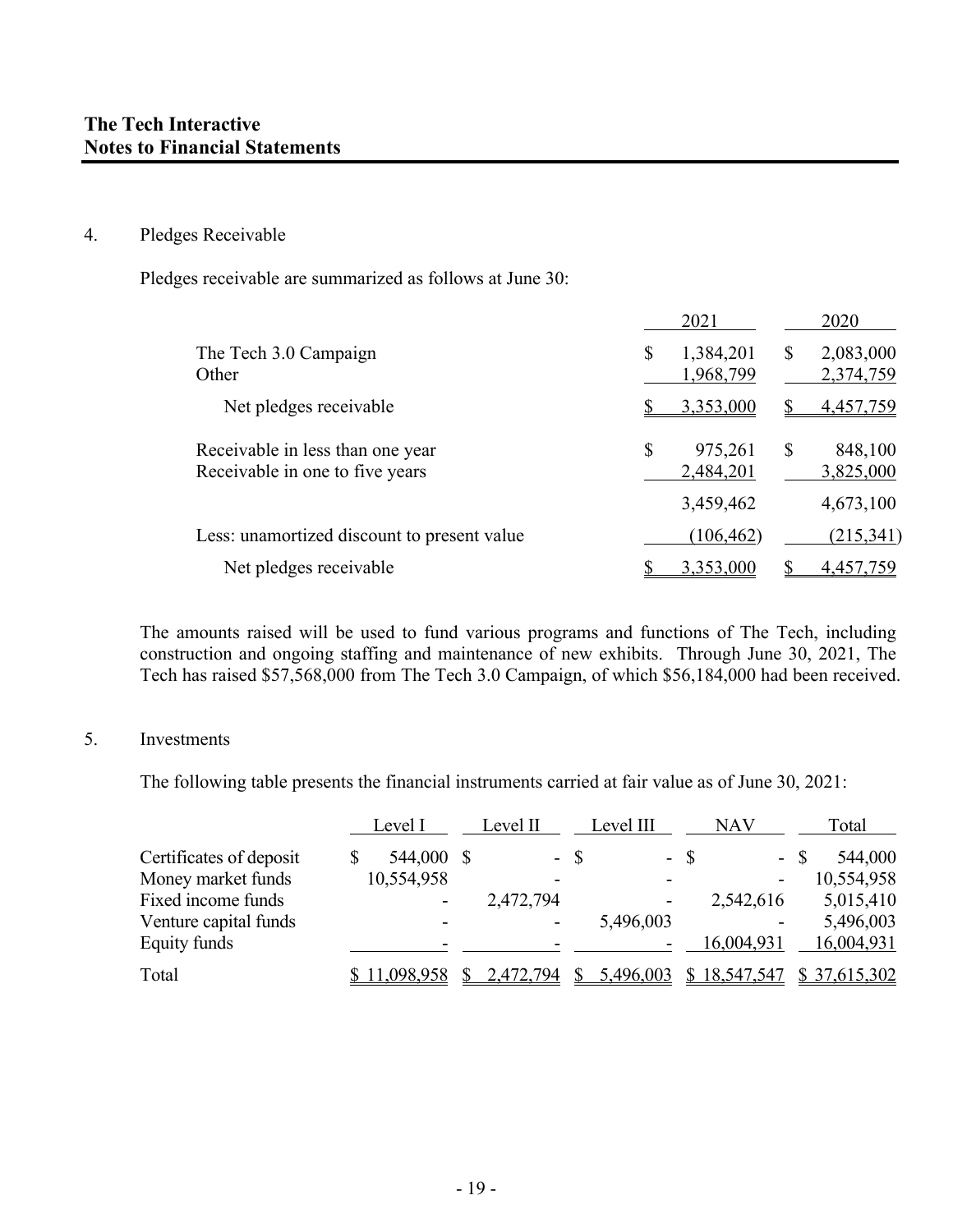#### 5. Investments (continued)

The following table presents the financial instruments carried at fair value as of June 30, 2020:

|                         | Level I           | Level II  |      | Level III | NAV        | Total             |
|-------------------------|-------------------|-----------|------|-----------|------------|-------------------|
| Certificates of deposit | $$10,410,979$ \\$ |           | - \$ |           | $-$ \$     | $-$ \$ 10,410,979 |
| Money market funds      | 3,356,764         |           |      |           |            | 3,356,764         |
| Fixed income funds      |                   | 2,709,447 |      |           | 2,731,570  | 5,441,017         |
| Venture capital funds   |                   |           |      | 3,082,679 |            | 3,082,679         |
| Equity funds            |                   |           |      |           | 12,571,965 | 12,571,965        |
| Total                   | 13,767,743        | 2,709,447 |      | 3,082,679 | 15,303,535 | \$34,863,404      |

There were purchased investments of \$412,500 classified by The Tech within Level III of the fair value hierarchy in fiscal 2021 (\$307,500 in fiscal 2020). There were no transfers between the levels of the fair value hierarchy in fiscal 2021 or 2020.

#### *Level III Investments:*

The following table summarizes the quantitative inputs and assumptions used, and the remaining capital commitments and termination dates for investments categorized as Level III under the fair value hierarchy:

|                          |   | Fair Value    |  | Fair Value    | Remaining     |                    |
|--------------------------|---|---------------|--|---------------|---------------|--------------------|
|                          |   | at            |  | at            | Commitment at | Term               |
|                          |   | June 30, 2021 |  | June 30, 2020 | June 30, 2021 | Date**             |
| Legacy Venture V, LLC    | S | 807,392 \$    |  | 636,936 \$    |               | December 31, 2020  |
| Legacy Venture VII, LLC  |   | 2,480,240     |  | 1,481,342     | 15,000        | December 31, 2026  |
| Legacy Venture VIII, LLC |   | 1,428,765     |  | 743,727       | 52,500        | December 31, 2028  |
| Legacy Venture IX, LLC   |   | 710,541       |  | 174,164       | 285,000       | December 31, 2030  |
| University Technology    |   |               |  |               |               |                    |
| Ventures, L.P.           |   | 69,063        |  | 46,510        | 31,328        | December 31, 2019* |
| Total                    |   | 5,496,001     |  | 3,082,679     | 383,828       |                    |

\* The investment fund is in liquidation as of June 30, 2021.

\*\* The investment fund continues in existence until the term end date, or until the earlier termination or extension of the entity in accordance with provisions of the limited partnership agreement or operating agreement. Redemption not permitted during the life of the entity without prior written consent of the general partner or managing member or upon an affirmative vote by members, within the terms of the limited partnership agreement or operating agreement.

The investments categorized as Level III under the fair value hierarchy are valued using a market approach technique. Unobservable inputs to the valuation include an illiquidity discount.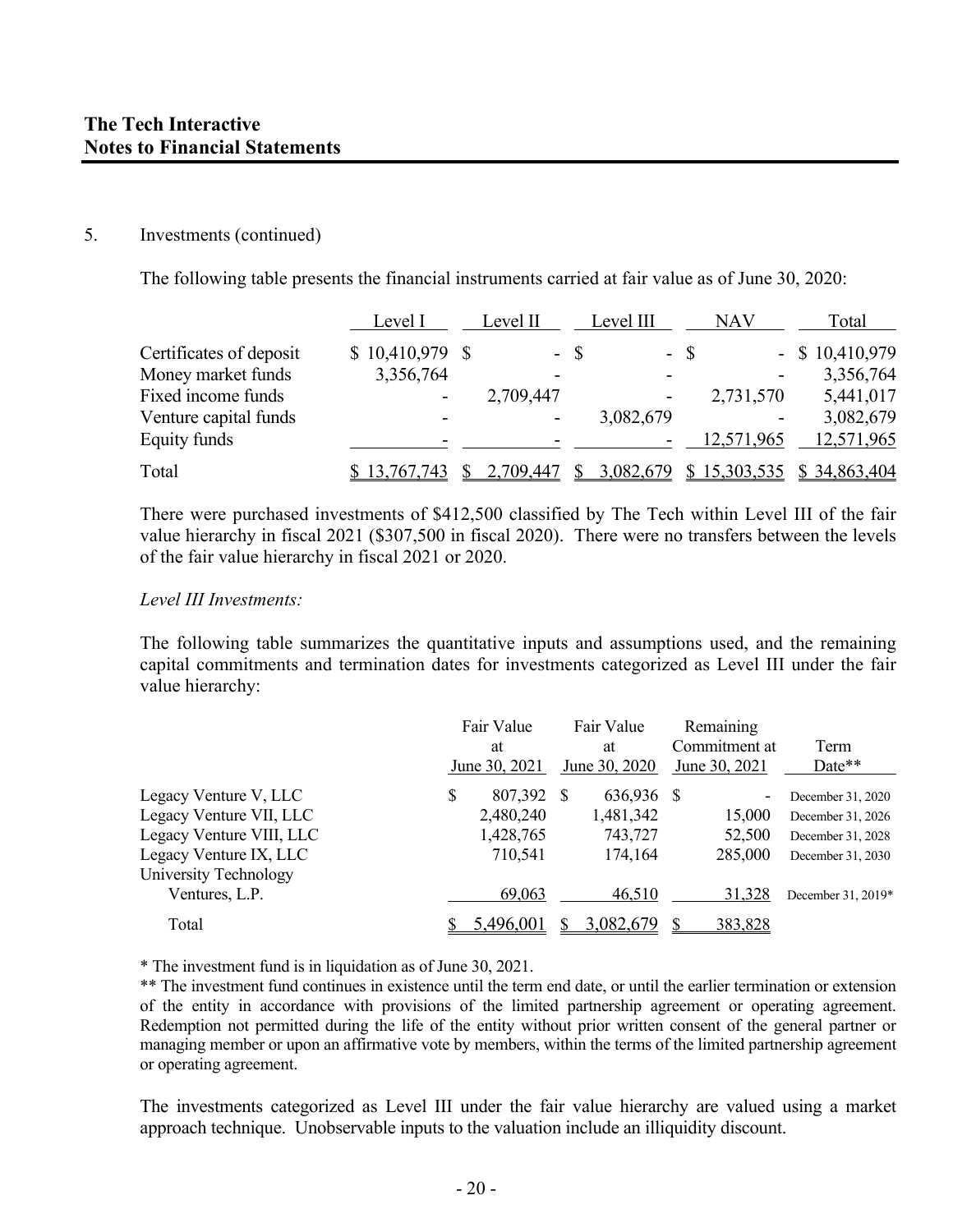#### 5. Investments (continued)

*Investments Valued Using NAV:* 

Investments valued using NAV as a practical expedient are as follows:

|                                    | Fair Value at<br>June 30, 2021 | Fair Value at<br>June 30, 2020 | Redemption<br>Frequency             | Redemption<br>Notice          |
|------------------------------------|--------------------------------|--------------------------------|-------------------------------------|-------------------------------|
| Equity funds<br>Fixed income funds | 16,004,931<br>2,542,616        | 12,571,965<br>2,731,570        | Daily - Annually<br>Daily - Monthly | $1 - 90$ days<br>$1 - 5$ days |
| Total                              | 18.547.547                     | 15,303,535                     |                                     |                               |

The equity funds include investments in actively managed funds that invest in stocks or other securities issued by companies in domestic and foreign markets. The fixed income funds include investments in actively managed funds that invest in government, corporate or sovereign bonds. Investments are held within a commingled trust.

#### 6. Property, Exhibits and Equipment

Property, exhibits and equipment consists of the following at June 30:

|                                           | 2021            | 2020         |
|-------------------------------------------|-----------------|--------------|
| Exhibits                                  | 18,005,734<br>S | 15,808,597   |
| Building and leasehold improvements       | 13,046,633      | 11,905,988   |
| Equipment                                 | 7,670,287       | 7,649,127    |
| Computer software                         | 11,000          | 11,000       |
| Construction in progress                  |                 | 2,837,504    |
|                                           | 38,733,654      | 38,212,216   |
| Accumulated depreciation and amortization | (31, 246, 302)  | (28,969,469) |
| Property, exhibits and equipment, net     | 7,487,352       | 9,242,747    |

Museum exhibits are generally constructed by The Tech and consist of materials, supplies, salaries and related benefits. Exhibits under construction are recorded as construction in progress, which will be recorded as exhibits and depreciated when placed in service.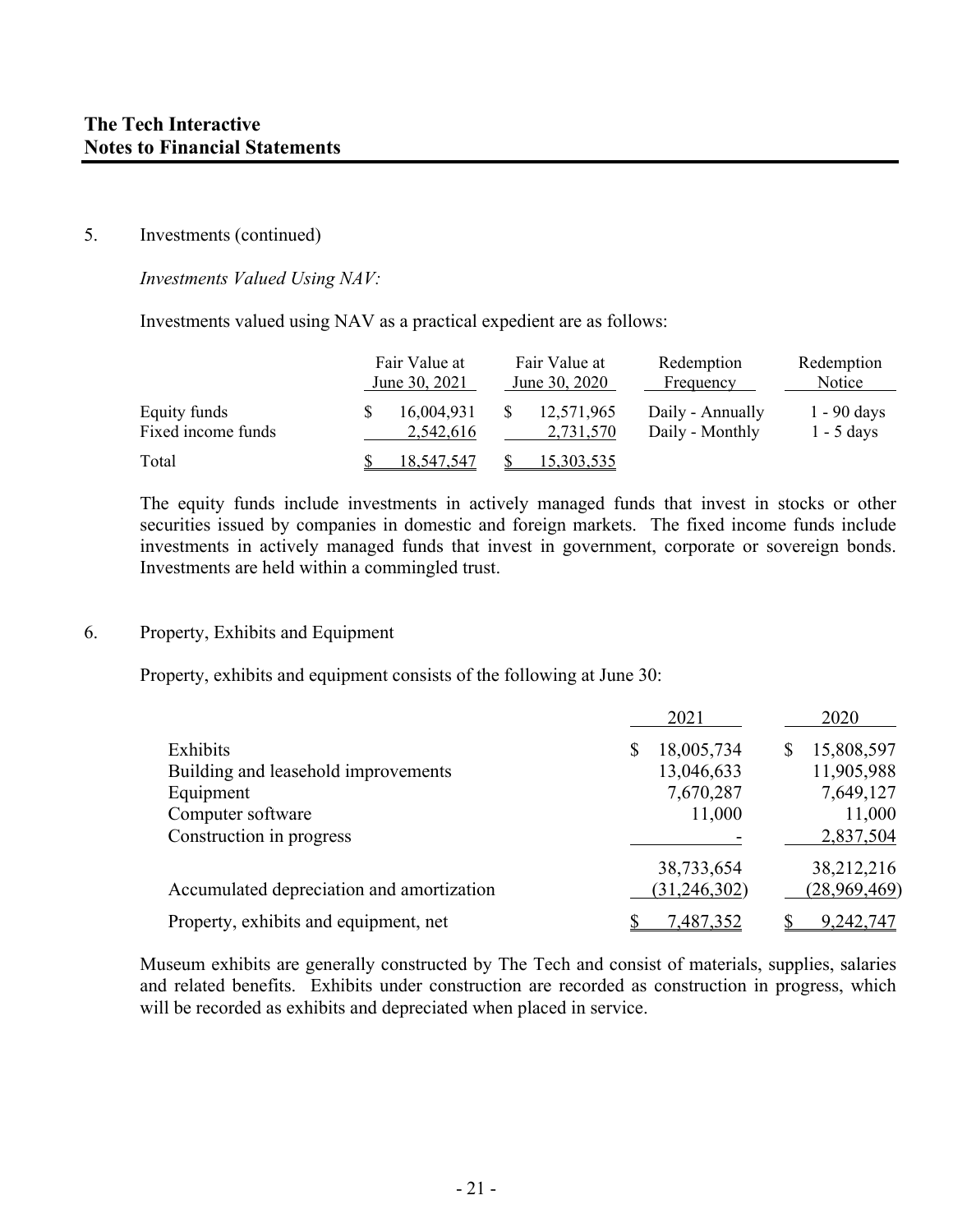#### 7. Beneficial Interest in Use of Facilities

In fiscal 2020, The Tech entered into a 55-year agreement with the City of San Jose to lease its primary facility and an adjacent exhibition hall for \$1 per year. The original 1998 lease agreement for the primary facility was terminated as the new agreement became effective and the beneficial interest in use of the facility was reversed. The Tech has recorded an asset to reflect a beneficial interest in the use of the facilities, representing the estimated fair value of the lease at its inception. The asset is being amortized over the lease term to revenue as donated use of facilities.

The beneficial interest in the use of facility is as follows at June 30:

|                                                                                           | 202          | 2020           |
|-------------------------------------------------------------------------------------------|--------------|----------------|
| Total benefit in interest in use of facilities                                            | 74,412,000   | \$75,816,000   |
| Less discount to net present value<br>$(2.5\% \text{ in fiscal } 2021 \text{ and } 2020)$ | (32,399,995) | (33, 424, 678) |
| Net beneficial interest in use of facilities                                              | 42.012.005   | 42.391.322     |

The following amounts have been recognized in the financial statements in connection with the beneficial interest in use of facilities for fiscal:

|                                                   | 202         | 2020        |
|---------------------------------------------------|-------------|-------------|
| Rent expense                                      | 1,404,000   | 1,404,000   |
| Amortization of discount                          | (1,024,683) | (1,215,852) |
| Net decrease in temporarily restricted net assets | 379.317     | 188,148     |

#### 8. Borrowings

#### *Line of Credit*

The Tech had a \$2,000,000 line of credit with a bank that matured in January 2021. Borrowings under the agreement bore interest at the bank's prime rate plus 1% per annum and were unsecured. Interest expense of \$63,000 was incurred in fiscal 2021 under the agreement. Principal and interest of \$2,063,000 were paid in 2021 to settle the line of credit in full.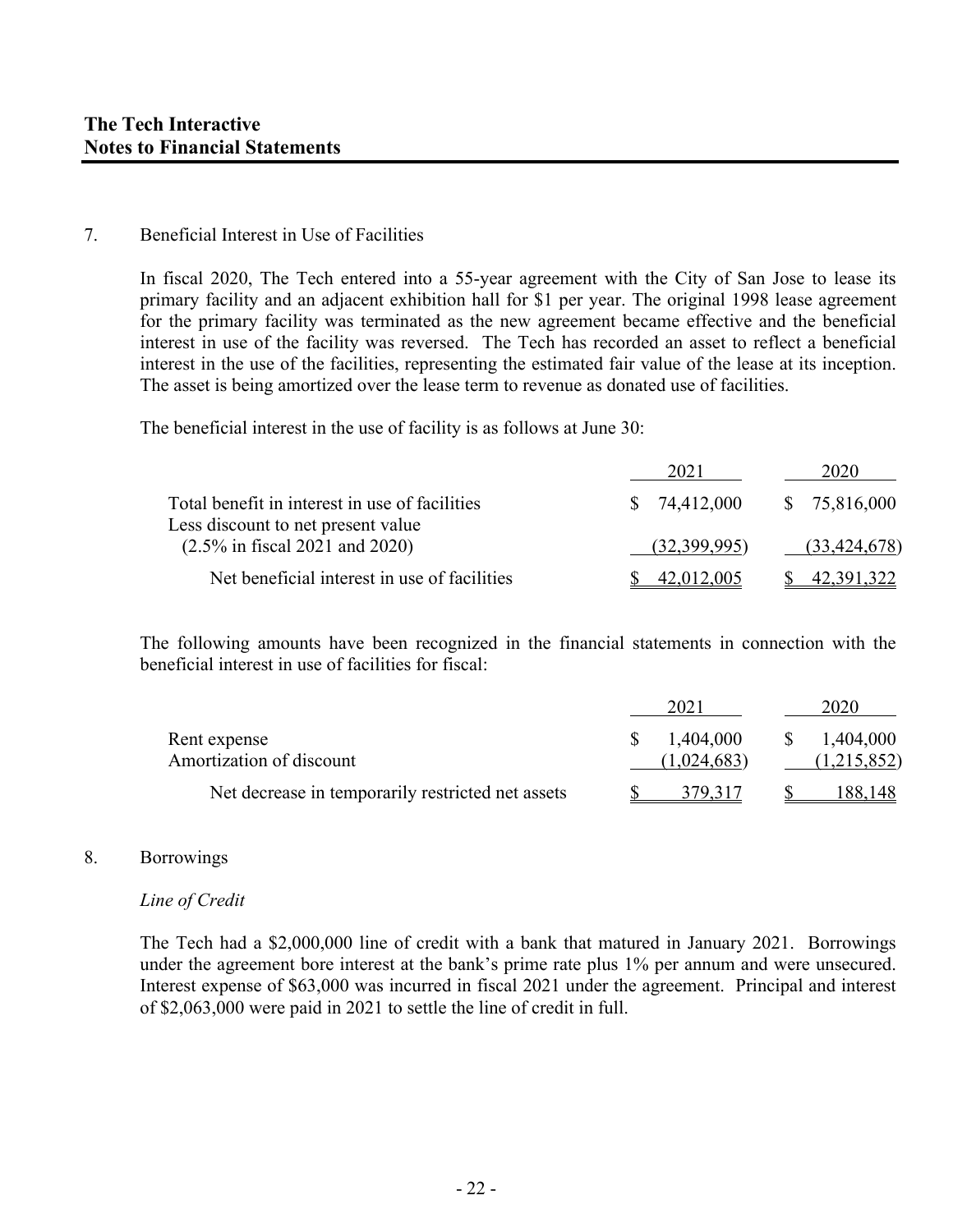#### 8. Borrowings (continued)

#### *PPP Loans*

In April 2020, The Tech entered into a promissory note (the Note) evidencing an unsecured loan in the amount of \$1,933,780 made to The Tech (the Loan) under the Paycheck Protection Program (the PPP). The PPP was established under the Coronavirus Aid, Relief and Economic Security Act (the CARES Act) and is administered by the U.S. Small Business Administration (the SBA). The Loan to The Tech was made through Bank of America. Subject to the terms of the Note, the Loan bears interest at a fixed rate of one percent (1%) per annum, with the first six months of interest deferred. Under the terms of the CARES Act, PPP loan recipients can apply for and be granted forgiveness for all or a portion of loans granted under the PPP, with such forgiveness to be determined, subject to limitations, based on the use of loan proceeds for payment of permitted and eligible payroll costs, mortgage interest, rent and utilities. Interest payable on the Note may be forgiven only if the SBA agrees to pay such interest on the forgiven principal amount of the Note. In March 2021, The Tech received forgiveness by the SBA for the full amount of the note and accrued interest, which was reported as a gain on extinguishment of debt.

In connection with the Loan forgiveness, the SBA reserves the right to challenge its decision reached, and the resolution of such matter could result in The Tech being required to repay all or a portion of the amount forgiven, along with possible interest and penalties. In the opinion of the Board, The Tech used reasonable judgment in requesting the Loan to be forgiven and its determination the requirements for forgiveness were met will be sustained upon further SBA examination.

In March 2021, The Tech entered into a promissory note (2021 Note) evidencing an unsecured loan in the amount of \$1,933,780 made to The Tech (2021 Loan) under the PPP. The Loan to The Tech was made through Bank of America. Subject to the terms of the Note, the Loan bears interest at a fixed rate of one percent (1%) per annum. No assurance is provided The Tech will obtain forgiveness of the 2021 Loan in whole or in part. The Tech will be obligated to repay any portion of the principal amount of the 2021 Note that is not forgiven, together with accrued interest, until such unforgiven portion is paid in full. Accrued interest at June 30, 2021 was not material.

9. Lease Arrangements

#### *Operating Leases:*

The Tech leases a facility in San Jose, California under a non-cancelable operating lease agreement expiring in December 2023. The facility rent expense was \$69,000 in fiscal 2021 (\$66,000 in fiscal 2020).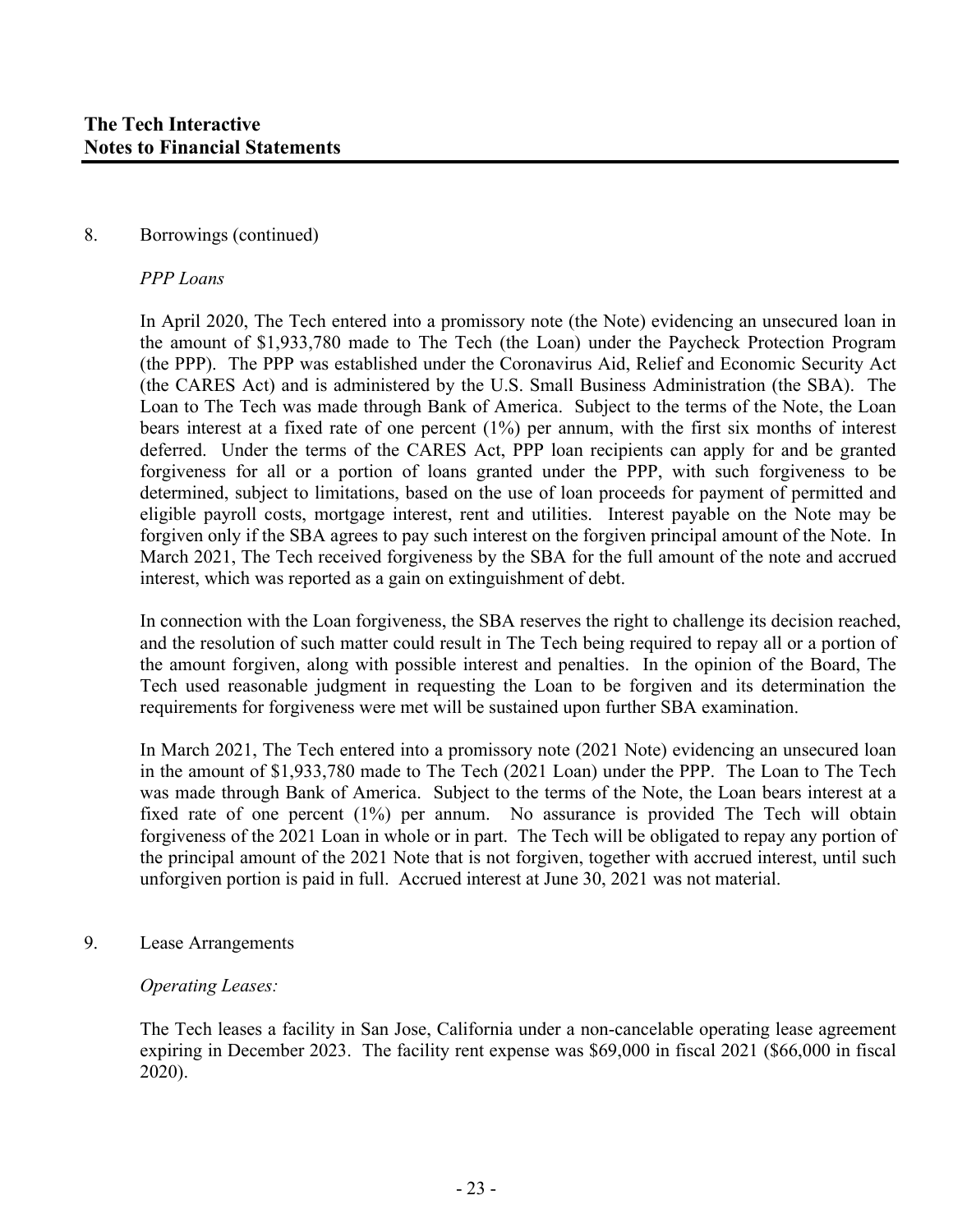#### 9. Lease Arrangements (continued)

*Operating Leases:* (continued)

The Tech leases an exhibit (Body Worlds Decoded) under a non-cancelable operating lease agreement, which expires in June 2027. The exhibit rent expense was \$395,000 in fiscal 2021 and 2020.

Future minimum lease payments under these operating leases are as follows:

| Years ending June 30, |               |
|-----------------------|---------------|
| 2022                  | \$<br>461,000 |
| 2023                  | 465,000       |
| 2024                  | 431,000       |
| 2025                  | 395,000       |
| 2026                  | 395,000       |
| Thereafter            | 362,000       |
| Total                 | 2,509,000     |

#### *Capital Leases:*

In July 2018, The Tech purchased \$11,000 of equipment under a capital lease agreement with no interest payments through July 2021. The net book value of the equipment financed under the capital lease was \$1,600 at June 30, 2021 (\$4,100 at June 30, 2020). Future minimum lease payments under the capital lease are \$1,600 in fiscal year 2022.

#### 10. Commitments and Contingencies

In fiscal 2018, The Tech purchased a laser dome theater system for \$1,600,000 for the development and operation of a state of the art IMAX theater, which was recorded as equipment at June 30, 2021 and 2020. The purchase agreement allows The Tech to operate the theater under a ten-year license agreement with IMAX and provides The Tech an option to renew the license for an additional five years. The option is contingent on the payment of the amount IMAX estimates it would incur to refurbish and upgrade the theater system to the then current IMAX technology. The agreement also includes an annual maintenance fee of \$55,000 per year. The Tech is also subject to additional payments based on 5% of annual gross IMAX revenues over \$1,000,000. The Tech did not incur any additional rent in fiscal 2021 or 2020.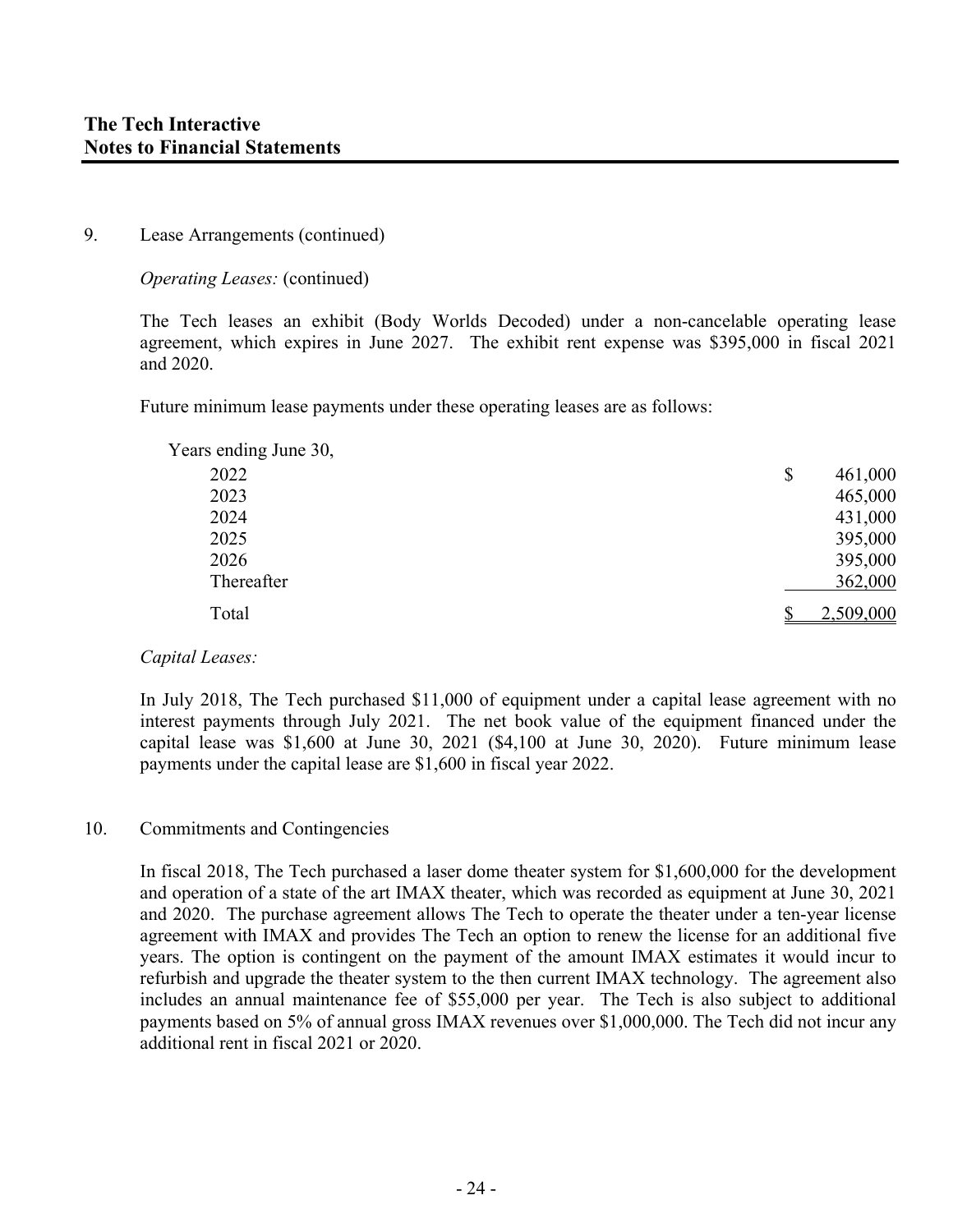#### 10. Commitments and Contingencies (continued)

*Coronavirus Global Outbreak:* 

The global outbreak of the novel coronavirus continues to be an evolving situation. The virus has disrupted much of society, impacted global travel and supply chains, adversely impacted global and domestic commercial activity in most industries. The development and fluidity of this situation precludes any prediction as to its ultimate impact, which may continue to have an adverse effect on the economic and market conditions and trigger an extended period of global economic shutdown. The uncertainties arising from the virus may present business risks with respect to The Tech and its future financial results.

The Tech was required to close in March 2020 as a result of the pandemic and re-opened in May 2021. Certain program-related costs such as salaries were able to continue with the funding of the PPP loan program; however, other program-related costs, such as supplies and services, were halted due to the closure. The Tech also had a large increase in administrative costs resulting from the development of the Parkside Hall project, which continues in spite of the closure. These factors have contributed to reduce the Tech's program ratio in the Statements of Functional Expenses below the proportions typically incurred.

#### 11. Net Assets with Donor Restrictions

Net assets with donor restrictions are restricted by donors by time or for the purposes described below. Net assets with donor restrictions consist of the following at June 30:

|                                          | 2021             | 2020             |
|------------------------------------------|------------------|------------------|
| Beneficial interest in use of facilities | 42,012,005<br>\$ | 42,391,322<br>\$ |
| Tech 3.0                                 | 7,737,309        | 9,849,751        |
| Tech Challenge                           | 444,079          | 523,729          |
| Title One                                | 435,382          | 50,000           |
| Tech for Global Good                     | 190,120          | 144,171          |
| <b>Education Programs</b>                | 126,500          | 186,000          |
| Receivables                              | 3,684,739        | 5,177,470        |
| Undesignated endowment income            | 10,584,973       | 4,778,615        |
| Investments held in perpetuity           | 16,715,706       | 16,715,706       |
|                                          | 81,930,813       | 79,816,764       |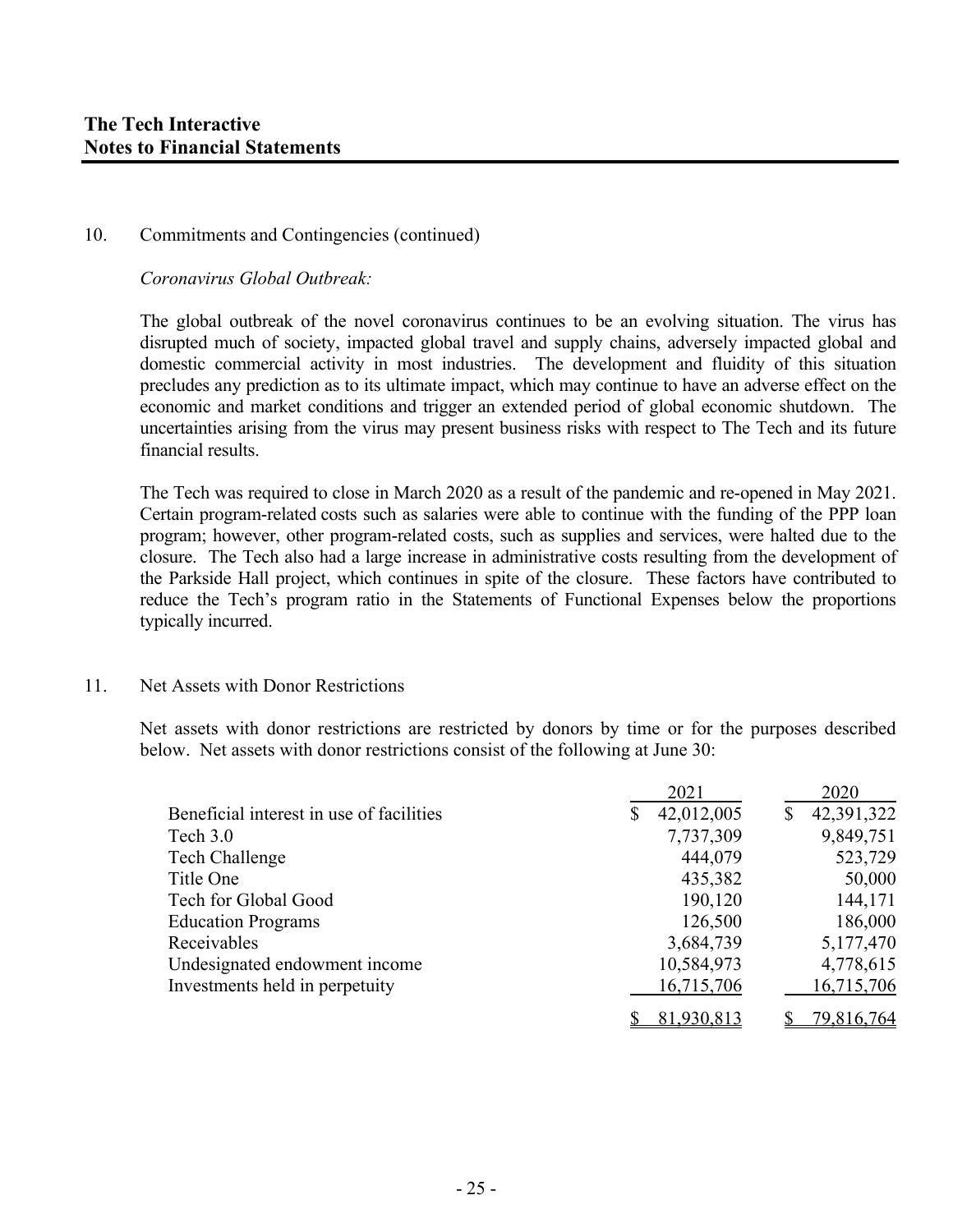#### 12. Net Assets Released from Restrictions

Net assets were released from donor restrictions by incurring expenses satisfying the restricted purpose or by occurrence of other events specified by donors, including the passage of time. Net assets were released from restrictions as follows for fiscal year:

|                                        | 2021      | 2020       |
|----------------------------------------|-----------|------------|
| Operations                             | 7,850,295 | 8,997,323  |
| Designated endowment income            | 776,987   | 762,992    |
| Beneficial interest in use of facility | 379,317   | 1,215,812  |
|                                        | 9,006,598 | 10,976,127 |

#### 13. Endowment

The Tech's endowment consists of contributions receivable or received, which are permanently restricted in perpetuity by the donors. As required under GAAP, net assets associated with endowment funds are classified and reported based on the existence or absence of donor-imposed restrictions.

The Tech has interpreted the State Prudent Management of Institutional Funds Act (SPMIFA) as requiring the preservation of the fair value of the original donor gift restricted in perpetuity, absent explicit donor stipulations to the contrary. As a result of this interpretation, The Tech classifies net assets restricted in perpetuity as: (a) the original value of gifts donated to the endowment; (b) the original value of subsequent gifts to the endowment; and (c) accumulations to the endowment made in accordance with the direction of the applicable donor gift instrument at the time the accumulation is added to the endowment. The remaining portion of the donor-restricted endowment that is not restricted in perpetuity is classified as net assets with donor restrictions (Note 11) until those amounts are appropriated for expenditure by The Tech in a manner consistent with the standard of prudence prescribed by SPMIFA. Once appropriated, these amounts are classified as net assets without donor restrictions.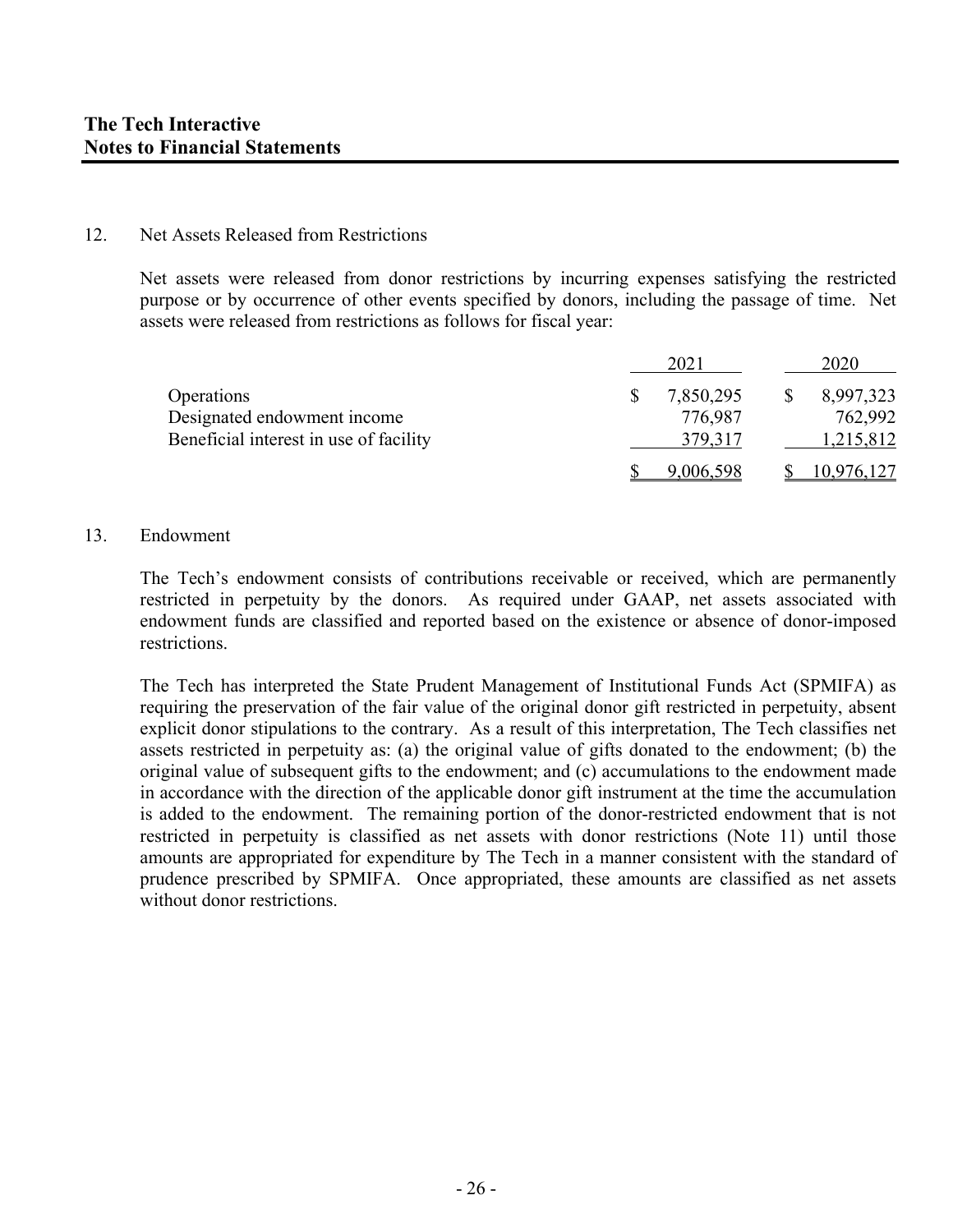#### 13. Endowment (continued)

In accordance with SPMIFA, The Tech considers the following factors in appropriating or accumulating donor-restricted endowment assets:

- (1) The duration and preservation of the fund;
- (2) The purposes of The Tech and the donor-restricted endowment fund;
- (3) General economic conditions;
- (4) The possible effect of inflation and deflation;
- (5) The expected total return from income and the appreciation of investments;
- (6) Other resources of The Tech;
- (7) The Tech's investment policies.

Endowment assets consist of the following at June 30, 2021:

| <b>Endowment Funds Restricted in Perpetuity</b><br><b>Undesignated Endowment Income</b> | \$<br>16,715,706<br>10,584,973              |
|-----------------------------------------------------------------------------------------|---------------------------------------------|
|                                                                                         | 27,300,679                                  |
| Endowment assets consist of the following at June 30, 2020:                             |                                             |
| Endowment Funds Restricted in Perpetuity<br>Undesignated Endowment Income               | \$<br>16,715,706<br>4,778,615               |
|                                                                                         | 21,494,321                                  |
| Changes in endowment assets for fiscal 2021 are as follows:                             |                                             |
| Endowment Assets, beginning of year<br>Net appreciation<br>Appropriated for expenditure | \$<br>21,494,321<br>6,583,345<br>(776, 987) |
| Endowment Assets, end of year                                                           | 27,300,679                                  |
| Changes in endowment assets for fiscal 2020 are as follows:                             |                                             |
| Endowment Assets, beginning of year<br>Net appreciation<br>Appropriated for expenditure | \$<br>21,312,919<br>947,394<br>(762, 992)   |
| Endowment Assets, end of year                                                           | 21,494,321                                  |